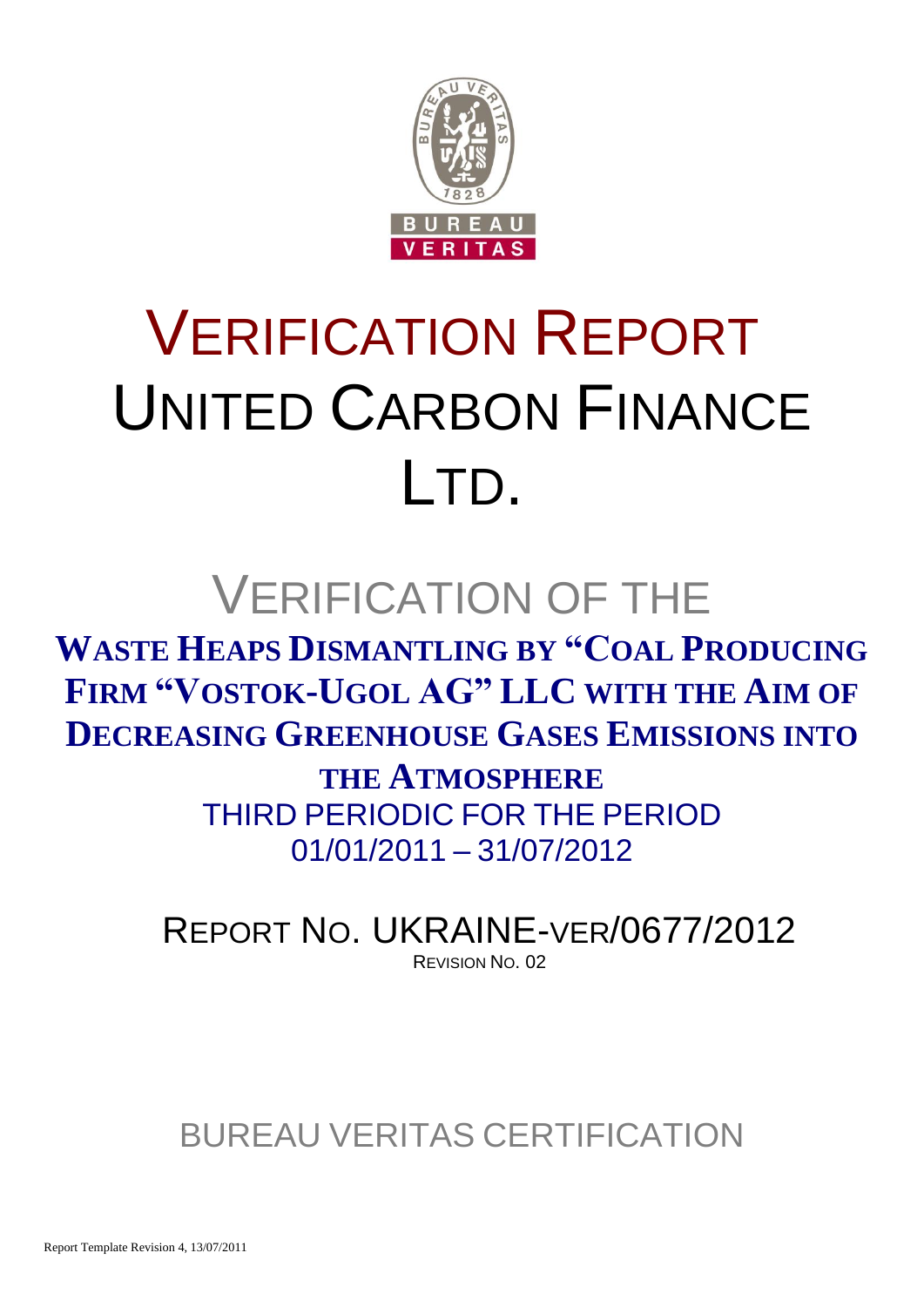Date of first issue: **Organizational unit:** 

#### Report No: UKRAINE-ver/0677/2012



#### VERIFICATION REPORT

| 07/08/2012                                                                                                                                                                                                                                                                                                                                                                                                                                                                                                                                                                                                                                                                                                                                                | <b>Bureau Veritas Certification</b><br><b>Holding SAS</b>                                                        |  |
|-----------------------------------------------------------------------------------------------------------------------------------------------------------------------------------------------------------------------------------------------------------------------------------------------------------------------------------------------------------------------------------------------------------------------------------------------------------------------------------------------------------------------------------------------------------------------------------------------------------------------------------------------------------------------------------------------------------------------------------------------------------|------------------------------------------------------------------------------------------------------------------|--|
| Client:<br>United Carbon Finance Ltd.                                                                                                                                                                                                                                                                                                                                                                                                                                                                                                                                                                                                                                                                                                                     | Client ref.:<br><b>Tahir Musayev</b>                                                                             |  |
| Summary:<br>Bureau Veritas Certification has made the third periodic verification of the "Waste Heaps Dismantling by "Coal<br>Producing Firm "Vostok-Ugol AG" LLC with the Aim of Decreasing Greenhouse Gases Emissions into the<br>Atmosphere" project of Coal Producing Firm "Vostok-Ugol AG" located in Sverdlovsk and Rovenky Towns,<br>Luhansk regions, Ukraine, and applying JI specific approach, on the basis of UNFCCC criteria for the JI, as<br>well as criteria given to provide for consistent project operations, monitoring and reporting. UNFCCC criteria<br>refer to Article 6 of the Kyoto Protocol, the JI rules and modalities and the subsequent decisions by the JI<br>Supervisory Committee, as well as the host country criteria. |                                                                                                                  |  |
| The verification scope is defined as a periodic independent review and ex post determination by the Accredited<br>Entity of the monitored reductions in GHG emissions during defined verification period, and consisted of the<br>following three phases: i) desk review of the monitoring report against project design and the baseline and<br>monitoring plan; ii) follow-up interviews with project stakeholders; iii) resolution of outstanding issues and the<br>issuance of the final verification report and opinion. The overall verification, from Contract Review to<br>Verification Report & Opinion, was conducted using Bureau Veritas Certification internal procedures.                                                                   |                                                                                                                  |  |
| The first output of the verification process is a list of Clarification, Corrective Actions Requests, Forward<br>Actions Requests (CR, CAR and FAR), presented in Appendix A.                                                                                                                                                                                                                                                                                                                                                                                                                                                                                                                                                                             |                                                                                                                  |  |
| In summary, Bureau Veritas Certification confirms that the project is implemented as planned and described in<br>approved project design documents. Installed equipment being essential for generating emission reduction<br>runs reliably and is calibrated appropriately. The monitoring system is in place and the project is generating<br>GHG emission reductions. The GHG emission reduction is calculated accurately and without material errors,<br>omissions, or misstatements, and the ERUs issued totalize 1762741 tonnes of CO2 equivalent for the<br>monitoring period from 01/01/2011 to 31/07/2012.<br>Our opinion relates to the project's GHG emissions and resulting GHG emission reductions reported and                               |                                                                                                                  |  |
| related to the approved project baseline and monitoring, and its associated documents.                                                                                                                                                                                                                                                                                                                                                                                                                                                                                                                                                                                                                                                                    |                                                                                                                  |  |
| Report No.:<br>Subject Group:<br>UKRAINE-ver/0677/2012<br>JI                                                                                                                                                                                                                                                                                                                                                                                                                                                                                                                                                                                                                                                                                              |                                                                                                                  |  |
| Project title:<br>"Waste Heaps Dismantling by "Coal Producing Firm<br>"Vostok-Ugol AG" LLC with the Aim of Decreasing<br>Greenhouse Gases Emissions into the Atmosphere"                                                                                                                                                                                                                                                                                                                                                                                                                                                                                                                                                                                  |                                                                                                                  |  |
| Work carried out by:<br>Kateryna Zinevych - Team Leader, Lead Verifjer,<br>Sergiy Kustovskyy - Team Member, Verifier<br>Vladimir Lukin - Team member, Technical specialist                                                                                                                                                                                                                                                                                                                                                                                                                                                                                                                                                                                |                                                                                                                  |  |
| Ivan Sokolov - Internal Technical Reviewer<br>Alexey Kulakov - Technical Specialist<br>Work approved by:<br>Ivan Sokolov - Climate Change Operational                                                                                                                                                                                                                                                                                                                                                                                                                                                                                                                                                                                                     | No distribution without permission from the<br>Client or responsible organizational unit<br>Limited distribution |  |
| Manager                                                                                                                                                                                                                                                                                                                                                                                                                                                                                                                                                                                                                                                                                                                                                   |                                                                                                                  |  |
| Date of this revision:<br>Rev-No.<br>Number of pages<br>28<br>07/09/2012<br>02                                                                                                                                                                                                                                                                                                                                                                                                                                                                                                                                                                                                                                                                            | Unrestricted distribution                                                                                        |  |

1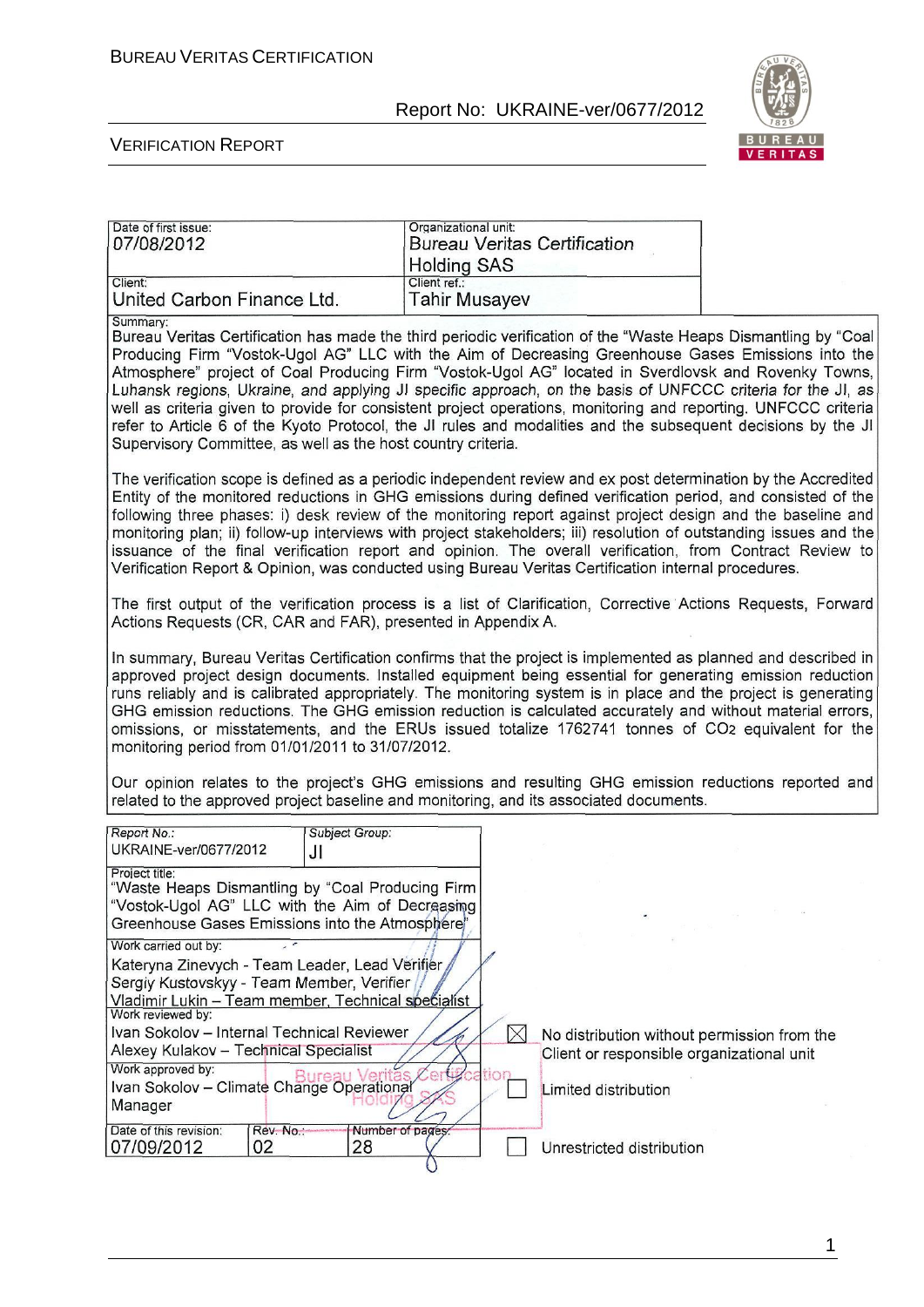VERIFICATION REPORT

| $\overline{1}$<br>1.1 | Objective                                                                      | 3              |
|-----------------------|--------------------------------------------------------------------------------|----------------|
| 1.2                   | Scope                                                                          | 3              |
| 1.3                   | <b>Verification Team</b>                                                       | 3              |
|                       |                                                                                |                |
| 2                     |                                                                                |                |
| 2.1                   | <b>Review of Documents</b>                                                     | $\overline{4}$ |
| 2.2                   | Follow-up Interviews                                                           | $\overline{4}$ |
| 2.3                   | Resolution of Clarification, Corrective and Forward Action Requests            | 5              |
| 3                     |                                                                                |                |
| 3.1                   | Remaining issues and FARs from previous verifications                          | 6              |
| 3.2                   | Project approval by Parties involved (90-91)                                   | 6              |
| 3.3                   | Project implementation (92-93)                                                 | 6              |
| 3.4                   | Compliance of the monitoring plan with the monitoring methodology<br>$(94-98)$ | $\overline{7}$ |
| 3.5                   | Revision of monitoring plan (99-100)                                           | 8              |
| 3.6                   | Data management (101)                                                          | 8              |
| 3.7                   | Verification regarding programmes of activities (102-110)                      | 8              |
| 4                     |                                                                                |                |
| 5                     |                                                                                |                |
|                       |                                                                                |                |

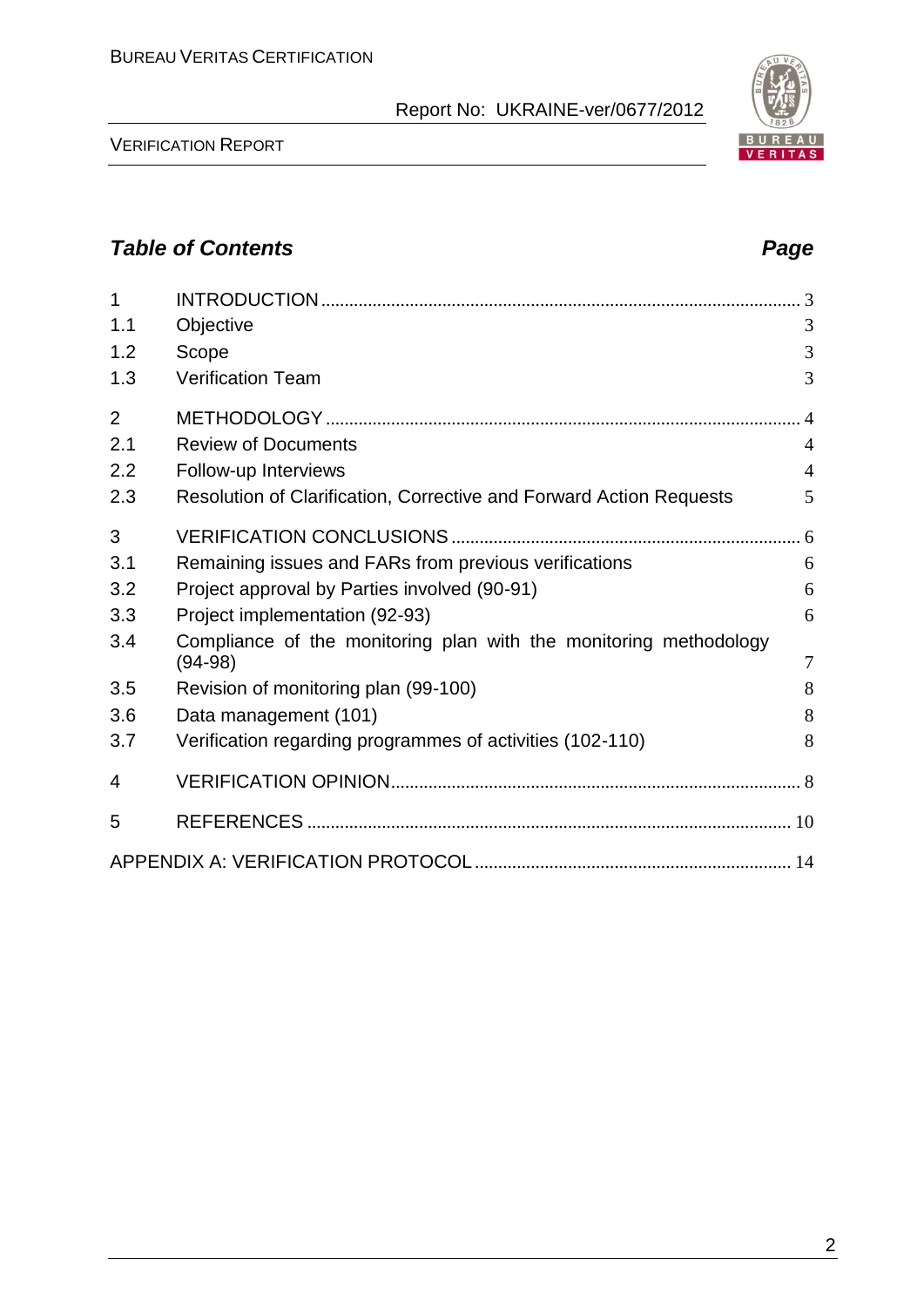

VERIFICATION REPORT

#### **1 INTRODUCTION**

United Carbon Finance Ltd. has commissioned Bureau Veritas Certification to verify the emissions reductions of its JI project "Waste Heaps Dismantling by "Coal Producing Firm "Vostok-Ugol AG" LLC with the Aim of Decreasing Greenhouse Gases Emissions into the Atmosphere" (hereafter called "the project") at Sverdlovsk, Rovenky towns, Luhansk region, Ukraine.

This report summarizes the findings of the verification of the project, performed on the basis of UNFCCC criteria, as well as criteria given to provide for consistent project operations, monitoring and reporting.

#### **1.1 Objective**

Verification is the periodic independent review and ex post determination by the Accredited Independent Entity of the monitored reductions in GHG emissions during defined verification period.

The objective of verification can be divided in Initial Verification and Periodic Verification.

UNFCCC criteria refer to Article 6 of the Kyoto Protocol, the JI rules and modalities and the subsequent decisions by the JI Supervisory Committee, as well as the host country criteria.

#### **1.2 Scope**

The verification scope is defined as an independent and objective review of the project design document, the project's baseline study, monitoring plan and monitoring report, and other relevant documents. The information in these documents is reviewed against Kyoto Protocol requirements, UNFCCC rules and associated interpretations.

The verification is not meant to provide any consulting towards the Client. However, stated requests for clarifications, corrective and/or forward actions may provide input for improvement of the project monitoring towards reductions in the GHG emissions.

#### **1.3 Verification Team**

The verification team consists of the following personnel:

Kateryna Zinevych Bureau Veritas Certification Team Leader, Climate Change Lead Verifier

Sergiy Kustovskyy Bureau Veritas Certification Team Member, Climate Change Verifier

Vladimir Lukin Bureau Veritas Certification Technical specialist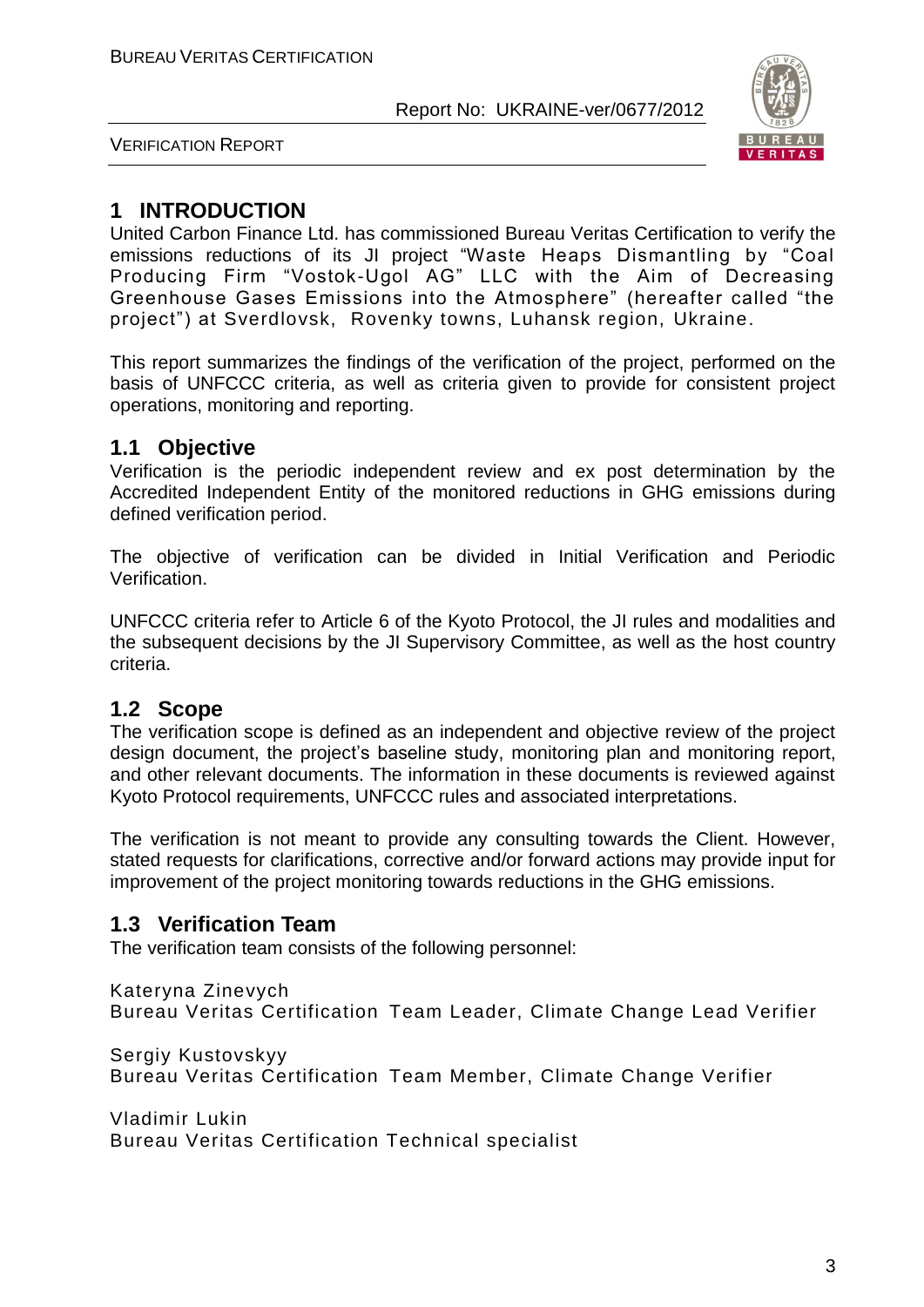

VERIFICATION REPORT

This determination report was reviewed by:

Ivan Sokolov Bureau Veritas Certification Internal Technical Reviewer

Alexey Kulakov Bureau Veritas Certification Technical Specialist

#### **2 METHODOLOGY**

The overall verification, from Contract Review to Verification Report & Opinion, was conducted using Bureau Veritas Certification internal procedures.

In order to ensure transparency, a verification protocol was customized for the project, according to the version 01 of the Joint Implementation Determination and Verification Manual, issued by the Joint Implementation Supervisory Committee at its 19 meeting on 04/12/2009. The protocol shows, in a transparent manner, criteria (requirements), means of verification and the results from verifying the identified criteria. The verification protocol serves the following purposes:

- It organizes, details and clarifies the requirements a JI project is expected to meet;
- It ensures a transparent verification process where the verifier will document how a particular requirement has been verified and the result of the verification.

The completed verification protocol is enclosed in Appendix A to this report.

#### **2.1 Review of Documents**

The Monitoring Report (MR) submitted by United Carbon Finance Ltd. and additional background documents related to the project design and baseline, i.e. country Law, Project Design Document (PDD) and/or Guidance on criteria for baseline setting and monitoring, Host party criteria, Kyoto Protocol, Clarifications on Verification Requirements to be Checked by an Accredited Independent Entity were reviewed.

The verification findings presented in this report relate to the Monitoring Report version(s) 01, 02 and project as described in the determined PDD.

#### **2.2 Follow-up Interviews**

On 06/08/2012 Bureau Veritas Certification performed on-site interviews with project stakeholders to confirm selected information and to resolve issues identified in the document review. Representatives of United Carbon Finance Ltd. and "Coal Producing Firm "Vostok-Ugol AG" LLC were interviewed (see References). The main topics of the interviews are summarized in Table 1.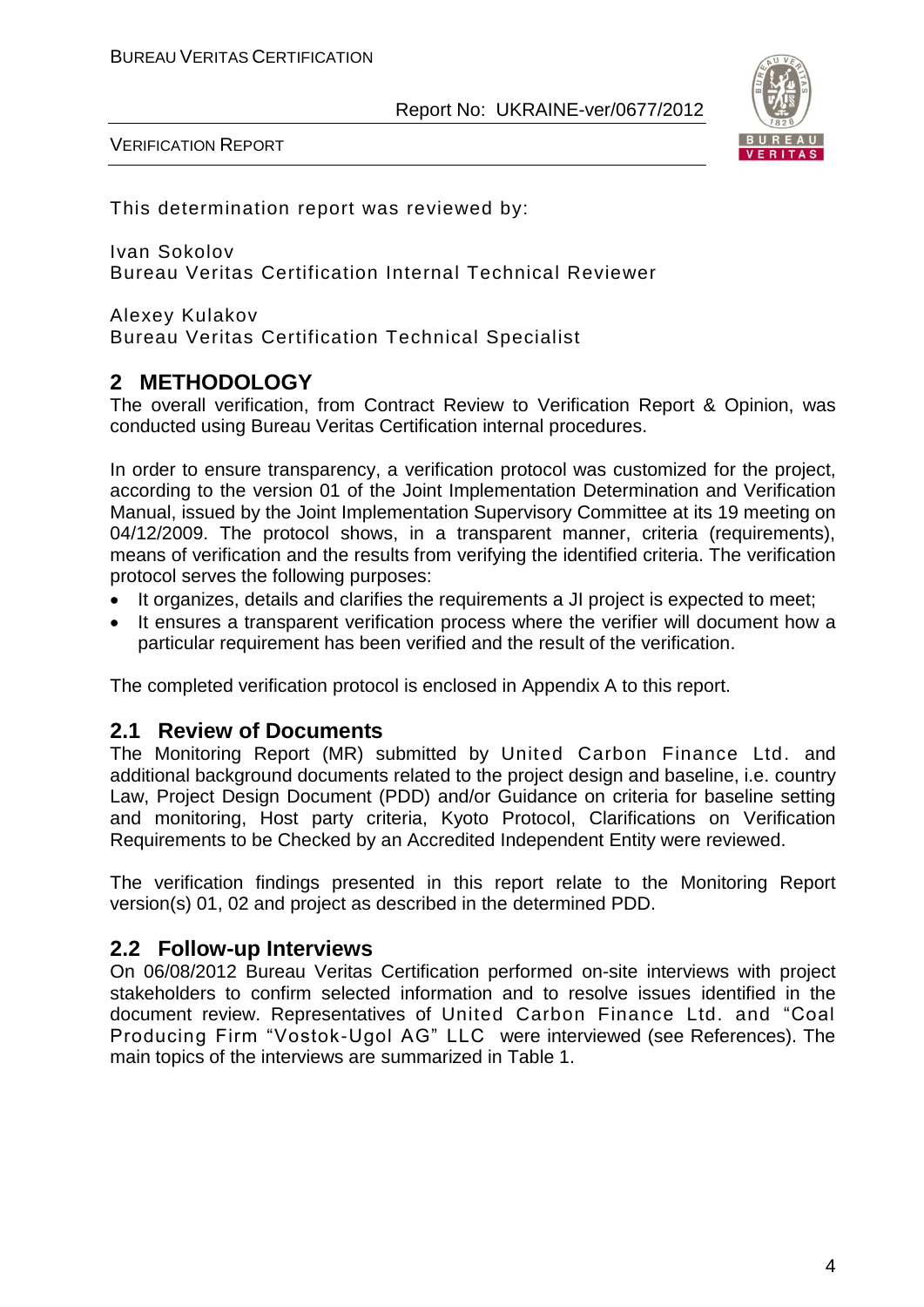

VERIFICATION REPORT

#### **Table 1 Interview topics**

| Interviewed<br>organization                                  | <b>Interview topics</b>                                                                                                                                                                                                              |
|--------------------------------------------------------------|--------------------------------------------------------------------------------------------------------------------------------------------------------------------------------------------------------------------------------------|
| Coal Producing <sup>1</sup><br>Firm "Vostok-<br>Ugol AG" LLC | Organizational structure<br>Responsibilities and authorities<br>Roles and responsibilities for data collection and<br>processing<br>Installation of equipment<br>Data logging, archiving and reporting<br>Metering equipment control |
|                                                              | Metering record keeping system, database<br>IT management<br>Training of personnel<br>Quality management procedures and technology<br>Internal audits and check-ups                                                                  |
| <b>United Carbon</b><br>Finance Ltd.                         | Baseline methodology<br>Monitoring plan<br>Monitoring report<br><b>Excel spreadsheets</b>                                                                                                                                            |

#### **2.3 Resolution of Clarification, Corrective and Forward Action Requests**

The objective of this phase of the verification is to raise the requests for corrective actions and clarification and any other outstanding issues that needed to be clarified for Bureau Veritas Certification positive conclusion on the GHG emission reduction calculation.

If the Verification Team, in assessing the monitoring report and supporting documents, identifies issues that need to be corrected, clarified or improved with regard to the monitoring requirements, it should raise these issues and inform the project participants of these issues in the form of:

(a) Corrective action request (CAR), requesting the project participants to correct a mistake that is not in accordance with the monitoring plan;

(b) Clarification request (CL), requesting the project participants to provide additional information for the Verification Team to assess compliance with the monitoring plan;

(c) Forward action request (FAR), informing the project participants of an issue, relating to the monitoring that needs to be reviewed during the next verification period.

The Verification Team will make an objective assessment as to whether the actions taken by the project participants, if any, satisfactorily resolve the issues raised, if any, and should conclude its findings of the verification.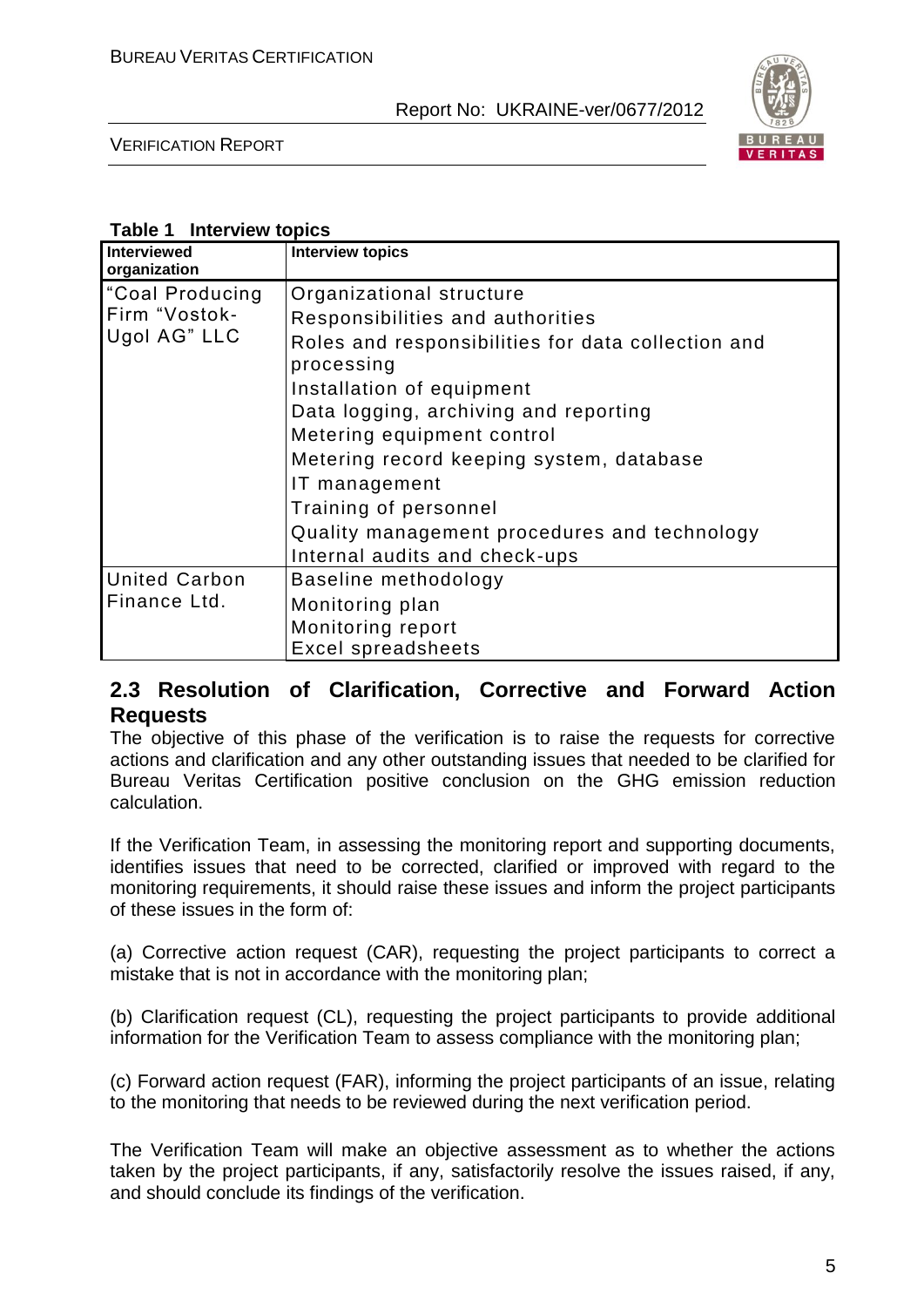

VERIFICATION REPORT

To guarantee the transparency of the verification process, the concerns raised are documented in more detail in the verification protocol in Appendix A.

#### **3 VERIFICATION CONCLUSIONS**

In the following sections, the conclusions of the verification are stated.

The findings from the desk review of the original monitoring documents and the findings from interviews during the follow up visit are described in the Verification Protocol in Appendix A.

The Clarification, Corrective and Forward Action Requests are stated, where applicable, in the following sections and are further documented in the Verification Protocol in Appendix A. The verification of the Project resulted in 10 Corrective Action Requests and 2 Clarification Requests.

The number between brackets at the end of each section corresponds to the DVM paragraph.

#### **3.1 Remaining issues and FARs from previous verifications**

No FARs were raised during previous verification.

#### **3.2 Project approval by Parties involved (90-91)**

Written project approval by the Ukraine #2431/23/7 dated 31/08/2012 has been issued by the State Environmental Investment Agency of Ukraine.

Written project approval by the Netherland Designated Focal Point was received for the proposed project, reference 2011JI46, dated 22/11/2011.

The abovementioned written approvals are unconditional.

The identified areas of concern as to the Project approval by Parties involved, project participants responses and Bureau Veritas Certification's conclusions are described in Appendix A to this report (refer to CAR 01, CAR 02).

#### **3.3 Project implementation (92-93)**

The proposed project is a progressive project that envisages processing and dismantling of the waste heaps, which are located in Luhansk Region of Ukraine.

The main idea of the project is to process waste heaps originated due to coal extraction from mines. Coal extraction from the mine's waste heap will prevent greenhouse gas emissions into the atmosphere as if in the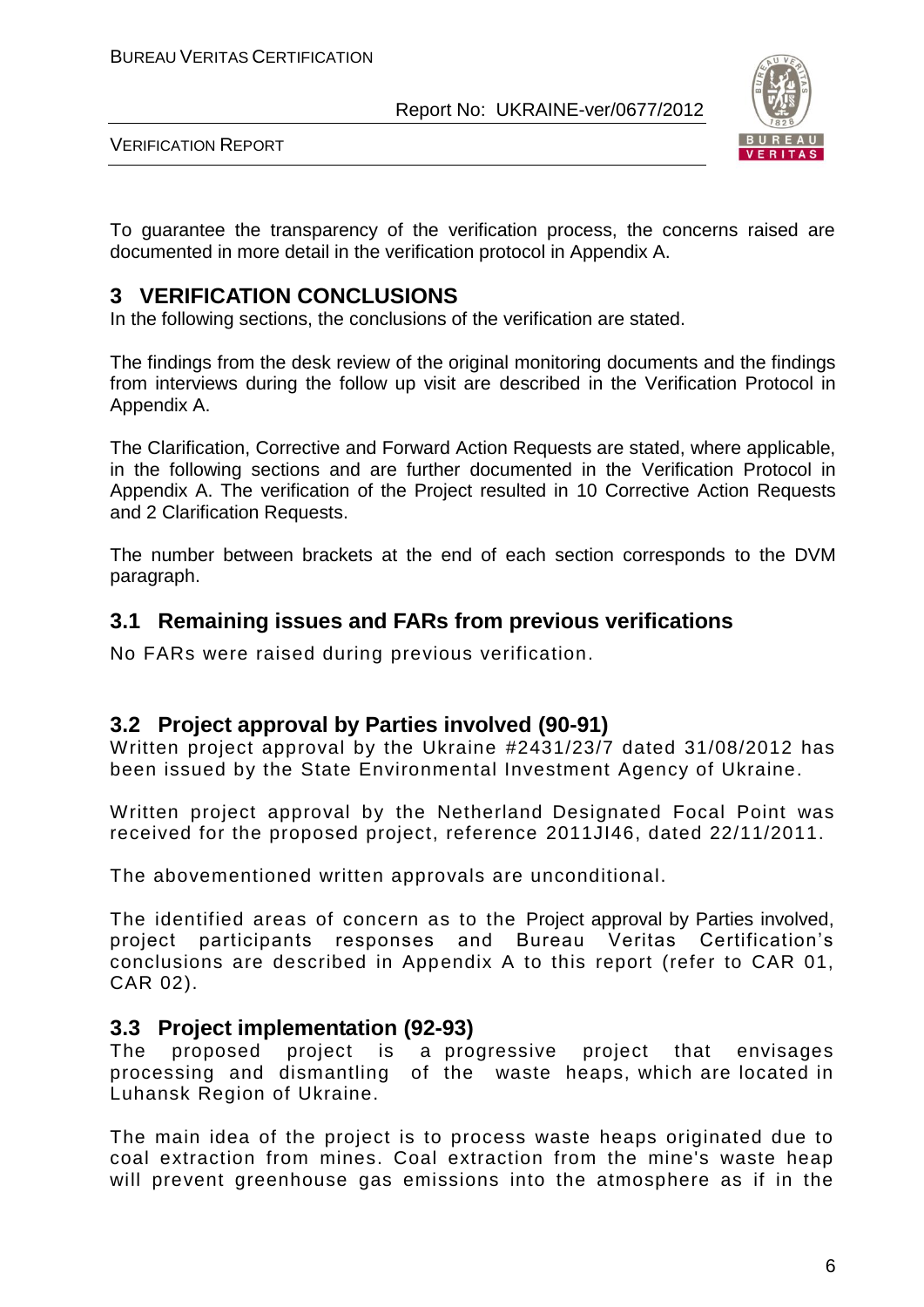

VERIFICATION REPORT

case of spontaneous burning and will produce additional amount of coal instead of its mining. Emission reductions due to the implementation of this project will come from three major sources:

- Removing the source of green-house gas emissions from the burning / slow burning waste heap by the extraction of non-combusted coal contained in a waste heap;

Negative leakage through reduced fugitive emissions of methane due to the replacement of coal that would have been mined, by the coal extracted from the heap under the project activity.

Reduce electricity consumption at waste heap dismantling in comparison with energy consumption at coal mine.

The Project is aimed at coal extraction from the mine's waste heaps of Luhansk Region of Ukraine. These waste heaps have been accumulated some time before the start of the project activity from the mining waste of underground mines. Project activity will prevent greenhouse gas emissions into the atmosphere during combustion of the heaps and will contribute an additional amount of coal, without the need for mining. The Project activities include installation of the equipment for coal extraction and beneficiation near the processing waste heaps and applying special machinery that will perform preparation, loading and transportation of the rock from the waste heaps to the beneficiation factory. After purifying of the matter, the extracted coal will be sold for heat and power generation and the remaining bare rock will be utilized for land engineering and road building.

The project has been operational for the whole monitoring period.

The identified areas of concern as to the project implementation, project participants responses and Bureau Veritas Certification's conclusions are described in Appendix A to this report (refer to CL 01, CL 02).

#### **3.4 Compliance of the monitoring plan with the monitoring methodology (94-98)**

The monitoring occurred in accordance with the monitoring plan included in the PDD regarding which the determination has been deemed final and is so listed on the UNFCCC JI website.

For calculating the emission reductions, key factors influencing the baseline emissions and the activity level of the project and the emissions as well as risks associated with the project were taken into account, as appropriate.

Data sources used for calculating emission reductions are clearly identified, reliable and transparent.

Emission factors, including default emission factors, are selected by carefully balancing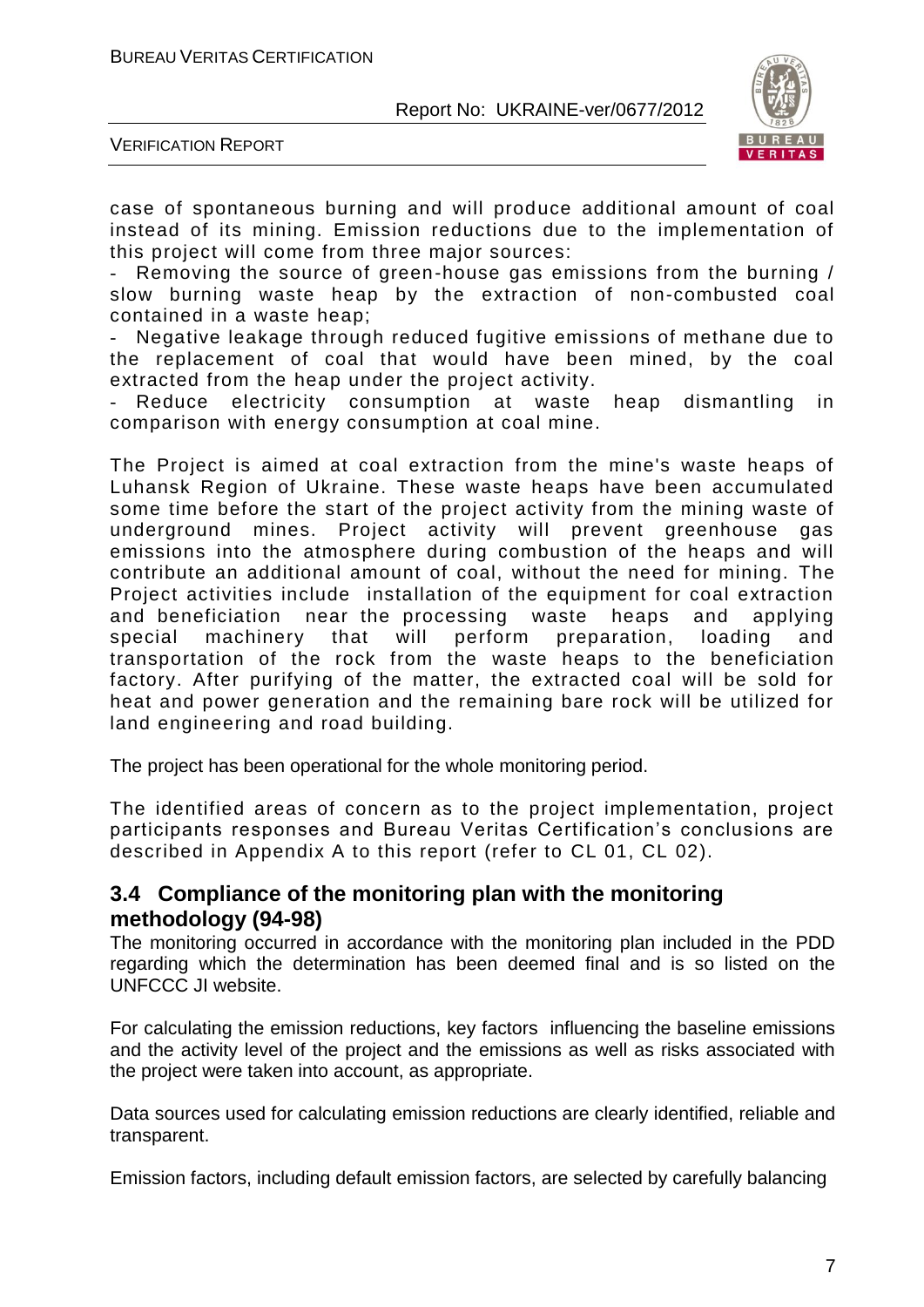

VERIFICATION REPORT

accuracy and reasonableness, and appropriately justified of the choice.

The calculation of emission reductions is based on conservative assumptions and the most plausible scenarios in a transparent manner.

The identified areas of concern as to the compliance of the monitoring plan with the monitoring methodology, project participants responses and Bureau Veritas Certification's conclusions are described in Appendix A to this report (refer to CARs 03 - 06).

#### **3.5 Revision of monitoring plan (99-100)**

Not applicable

#### **3.6 Data management (101)**

The data and their sources, provided in monitoring report, are clearly identified, reliable and transparent.

The implementation of data collection procedures is in accordance with the monitoring plan, including the quality control and quality assurance procedures. These procedures are mentioned in the section "References" of this report.

The function of the monitoring equipment, including its calibration status, is in order.

The evidence and records used for the monitoring are maintained in a traceable manner.

The data collection and management system for the project is in accordance with the monitoring plan.

The identified areas of concern as to the data managemet, project participants responses and Bureau Veritas Certification's conclusions are described in Appendix A to this report (refer to CARs 07 - 10).

### **3.7 Verification regarding programmes of activities (102-110)**

Not applicable.

#### **4 VERIFICATION OPINION**

Bureau Veritas Certification has performed the third periodic verification of the "Waste Heaps Dismantling by "Coal Producing Firm "Vostok -Ugol AG" LLC with the Aim of Decreasing Greenhouse Gases Emissions into the Atmosphere " Project in Ukraine, which applies JI specific approach. The verification was performed on the basis of UNFCCC criteria and host country criteria and also on the criteria given to provide for consistent project operations, monitoring and reporting.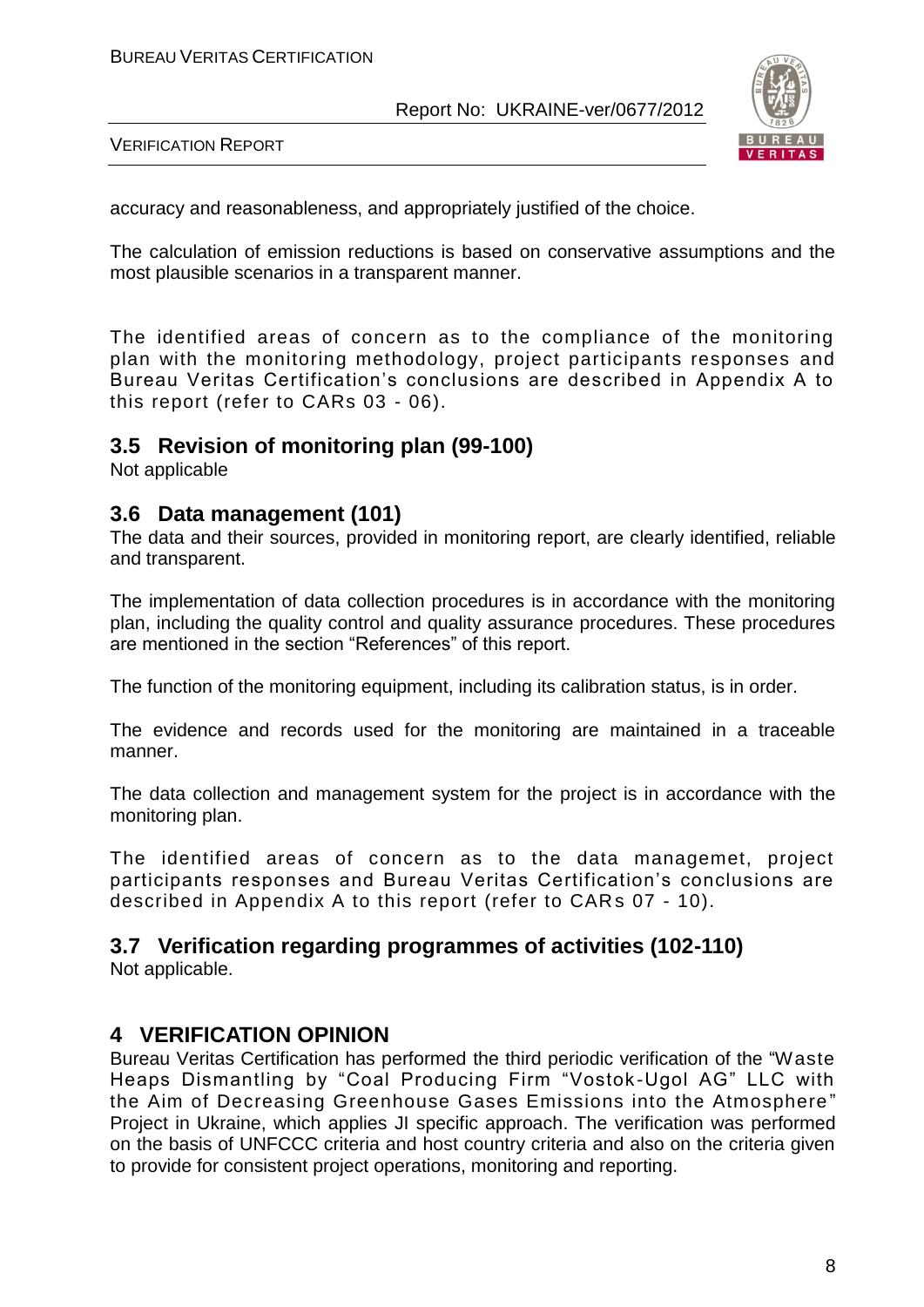

VERIFICATION REPORT

The verification consisted of the following three phases: i) desk review of the monitoring report against the project design and the baseline and monitoring plan; ii) follow-up interviews with project stakeholders; iii) resolution of outstanding issues and the issuance of the final verification report and opinion.

The management of United Carbon Finance Ltd is responsible for the preparation of the GHG emissions data and the reported GHG emissions reductions of the project on the basis set out within the project Monitoring Plan indicated in the final PDD version. The development and maintenance of records and reporting procedures in accordance with that plan, including the calculation and determination of GHG emission reductions from the project, is the responsibility of the management of the project.

Bureau Veritas Certification verified the Project Monitoring Report version 2 for the reporting period as indicated below. Bureau Veritas Certification confirms that the project is implemented as planned and described in approved project design documents. Installed equipment being essential for generating emission reduction runs reliably and is calibrated appropriately. The monitoring system is in place and the project is generating GHG emission reductions.

Bureau Veritas Certification can confirm that the GHG emission reduction is accurately calculated and is free of material errors, omissions, or misstatements. Our opinion relates to the project's GHG emissions and resulting GHG emissions reductions reported and related to the approved project baseline and monitoring, and its associated documents. Based on the information we have seen and evaluated, we confirm, with a reasonable level of assurance, the following statement:

Reporting period: From 01.01.2011 to 31.07.2012

| For the period from 01.01.2011 to 31.12.2011 |             |                          |
|----------------------------------------------|-------------|--------------------------|
| <b>Baseline emissions</b>                    | : 870831    | tonnes of CO2 equivalent |
| Leakage                                      | $: -261884$ | tonnes of CO2 equivalent |
| Project emissions                            | 3064        | tonnes of CO2 equivalent |
| <b>Emission Reductions</b>                   | : 1129651   | tonnes of CO2 equivalent |
| For the period from 01.01.2012 to 31.07.2012 |             |                          |
| <b>Baseline emissions</b>                    | : 488175    | tonnes of CO2 equivalent |
| Leakage                                      | $: -146809$ | tonnes of CO2 equivalent |
| Project emissions                            | 1894        | tonnes of CO2 equivalent |
| <b>Emission Reductions</b>                   | : 633090    | tonnes of CO2 equivalent |
|                                              |             |                          |

|  | Total for the monitoring period |  |
|--|---------------------------------|--|
|  |                                 |  |

| Baseline emissions         |  | : 1359006 tonnes of CO2 equivalent   |
|----------------------------|--|--------------------------------------|
| Leakage                    |  | $: -408693$ tonnes of CO2 equivalent |
| <b>Project emissions</b>   |  | 4958 tonnes of CO2 equivalent        |
| <b>Emission Reductions</b> |  | $: 1762741$ tonnes of CO2 equivalent |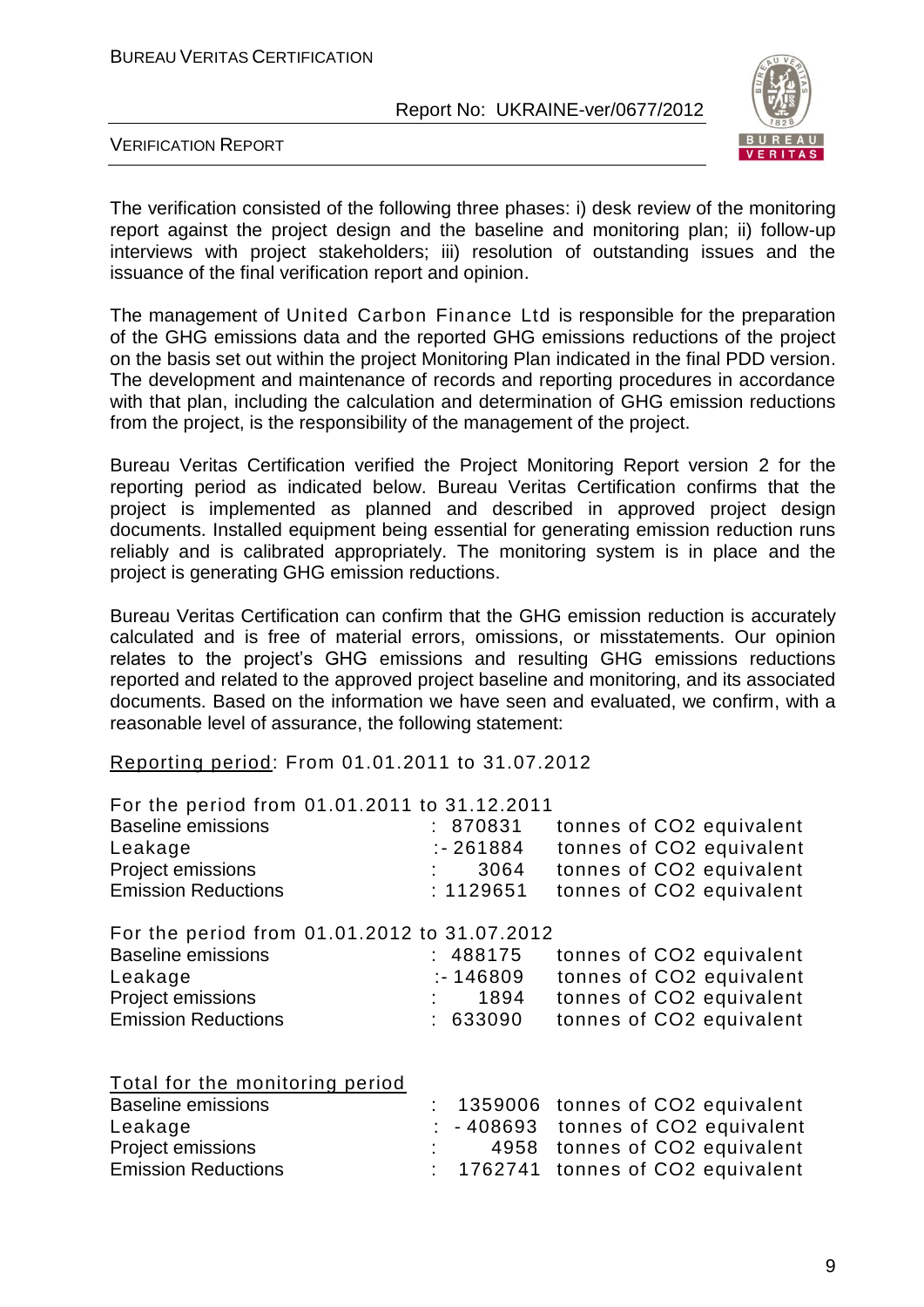

VERIFICATION REPORT

#### **5 REFERENCES**

#### **Category 1 Documents:**

Documents provided by United Carbon Finance Ltd that relate directly to the GHG components of the project.

- /1/ Project Design Document "Waste Heaps Dismantling by "Coal Producing Firm "Vostok-Ugol AG" LLC with the Aim of Decreasing Greenhouse Gases Emissions into the Atmosphere" version 3.0 dated 04/07/2012
- /2/ Monitoring Report for 01/01/2011-31/07/2012 "Waste Heaps Dismantling by "Coal Producing Firm "Vostok -Ugol AG" LLC with the Aim of Decreasing Greenhouse Gases Emissions into the Atmosphere", version 01 dated 10/08/2012.
- /3/ Monitoring Report for 01/01/2011-31/07/2012 "Waste Heaps Dismantling by "Coal Producing Firm "Vostok -Ugol AG" LLC with the Aim of Decreasing Greenhouse Gases Emissions into the Atmosphere", version 02 dated 03/09/2012.
- /4/ Emission Reductions Calculation version 2 excel file dated 03/09/2012
- /5/ Letter of Approval #2431/23/7 for the project "Waste Heaps Dismantling by "Coal Producing Firm "Vostok -Ugol AG" LLC with the Aim of Decreasing Greenhouse Gases Emissions into the Atmosphere" issued by State Environmental Investment Agency of Ukraine dated 31/08/2012.
- /6/ Letter of Approval № 2011JI46 dated 22/11/2011 for the project "Waste Heaps Dismantling by "Coal Producing Firm "Vostok -Ugol AG" LLC with the Aim of Decreasing Greenhouse Gases Emissions into the Atmosphere" issued by DFP of the Netherlands.

#### **Category 2 Documents:**

Background documents related to the design and/or methodologies employed in the design or other reference documents.

- /1/ Order # 8 dated 27/02/2008 "On commissioning of concentration plant", Sverdlovsk city, "Coal Producing Firm "Vostok-Ugol AG" LLC
- /2/ Instruction dated 28/03/2008 on monitoring of main enterprise activity parameters for implementation of JI project within Kyoto Protocol mechanisms, "Coal Producing Firm "Vostok-Ugol AG" LLC
- /3/ Order # 19 dated 27/02/2008 "On setting the terms of documentation storage", Sverdlovsk city, "Coal Producing Firm "Vostok-Ugol AG" LLC
- /4/ Photo–General view of waste heap, "Coal Producing Firm "Vostok-Ugol AG"  $\sqcup$  C
- /5/ Photo–General view of processing facility, "Coal Producing Firm "Vostok-Ugol AG" LLC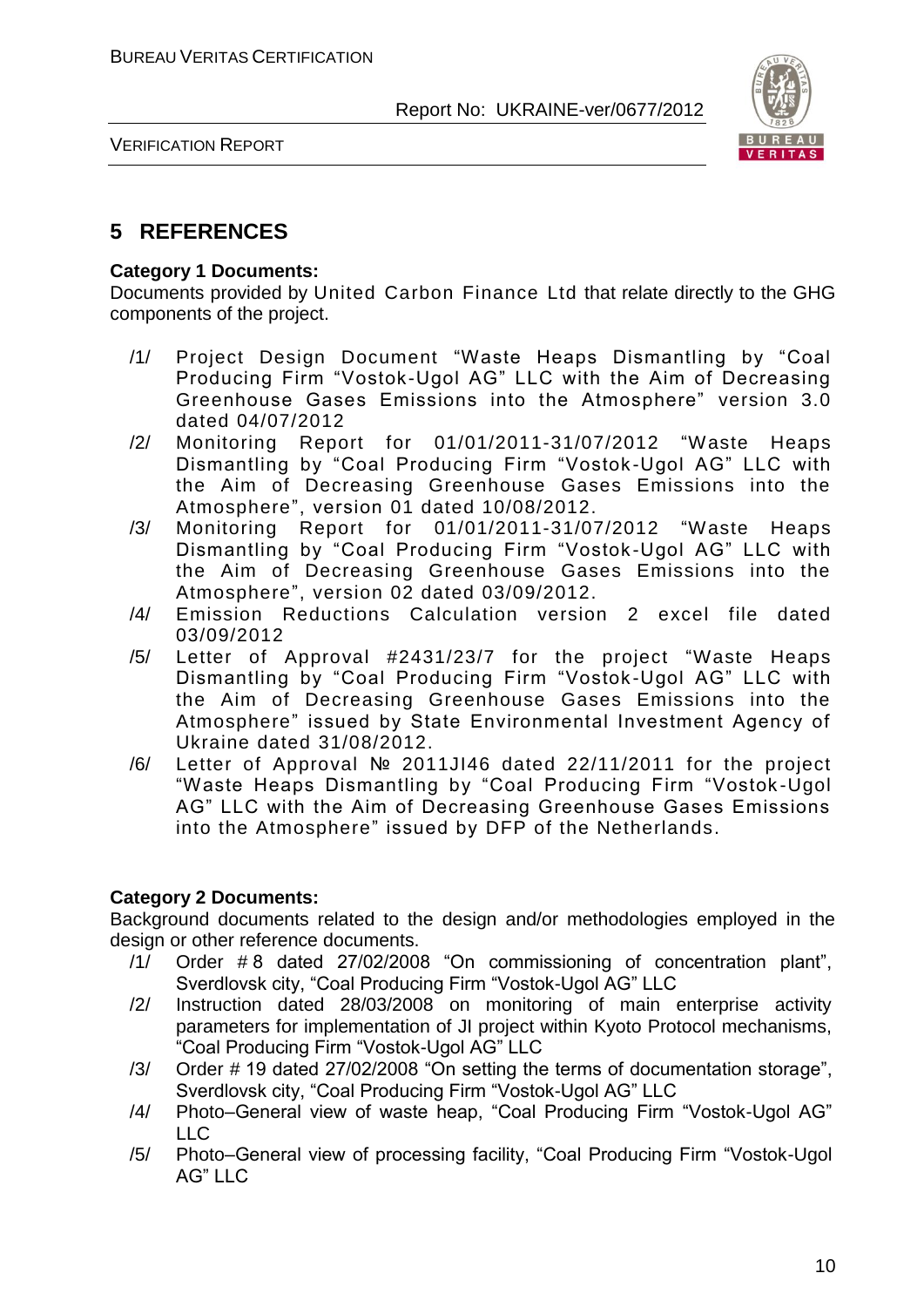

#### VERIFICATION REPORT

- /6/ Certificate on sampling and testing dated 04/12/2009, registration # UА 06420/2009/2.1
- /7/ Certificate on sampling and testing dated 04/12/2009, registration # UА 06373/2009/2.1
- /8/ Certificate on sampling and testing dated 08/06/2010, registration # UА 3393/2010/2.1
- /9/ Protocol on testing dated 14/09/2010, registration # UА 5512/2010/3.1
- /10/ Certificate on sampling and testing dated 24/09/2010, registration # UА 5808/2010/2.1
- /11/ Statement on acceptance/replacement/technical check of measuring equipment at power units up to 1000 V dated 14.01.2009
- /12/ Statement dated 14/01/2009 on measuring equipment sealing
- /13/ Technical passport on railway scales type SV-150 "Lykhty-U", fabrication # 69 at Donetsk railway Dolzhanska station. Passport dated 06/03/2006
- /14/ Photo–General view of railway scales at Donetsk railway Dolzhanska station
- /15/ Photo–Display of railway scales at Donetsk railway Dolzhanska station
- /16/ Technical passport on railway scales type VTV-1ST, fabrication # 108 at Donetsk railway Valianovskyi station. Passport dated 06/03/2006
- /17/ Photo–General view of railway scales at Donetsk railway Valianovskyi station
- /18/ Photo–Display of railway scales at Donetsk railway Valianovskyi station
- /19/ Automatic system for commercial measurement of power consumption, "Coal Producing Firm "Vostok-Ugol AG" LLC, working project АСКОЕ.56.070907. РП, Luhansk, 2007
- /20/ Manual ЕД 5244-336030 ІЕ on Automatic system for commercial measurement of power consumption
- /21/ Passport on multifunctional power meters SL 7000 Smart
- /22/ Photo–Multifunctional power meter SL 7000 Smart, fabrication # 36147803, type SL781С071, 2008
- /23/ Protocol # У04728690/8.088-2009П dated 06/04/2009 on metrological study results
- /24/ Photo–АТdаta multifunctional power meters commercial data recording system, communication device КУ-1-2-FР, # 653
- /25/ Passport ЕД 5244-336052 ПС dated 2008 on communication device КУ-Х-Х-Х-FР
- /26/ Acceptance certificate dated 19/12/2008 on communication device КУ-1-2-FР, fabrication # 653
- /27/ Passport dated 12/07/2005 on multitariff active and reactive power meter ЕМS 132.11.4
- /28/ Acceptance certificate dated 19/12/2008 on multitariff active and reactive power meter ЕМS 132.11.4, fabrication # 244518. Fabrication date–17/02/2005
- /29/ Order # 24-П dated 01/04/2008 on object commissioning"
- /30/ Order # 47-П dated 05/12/2008 on object commissioning
- /31/ Chemical analysis result # 3317 dated 26/06/2011
- /32/ Coal quality certificate # 1992 dated 26/06/2011
- /33/ Chemical analysis result # 3498 dated 17/08/2011
- /34/ Coal quality certificate # 2175 dated 17/08/2011
- /35/ Chemical analysis result # 3511 dated 23/08/2011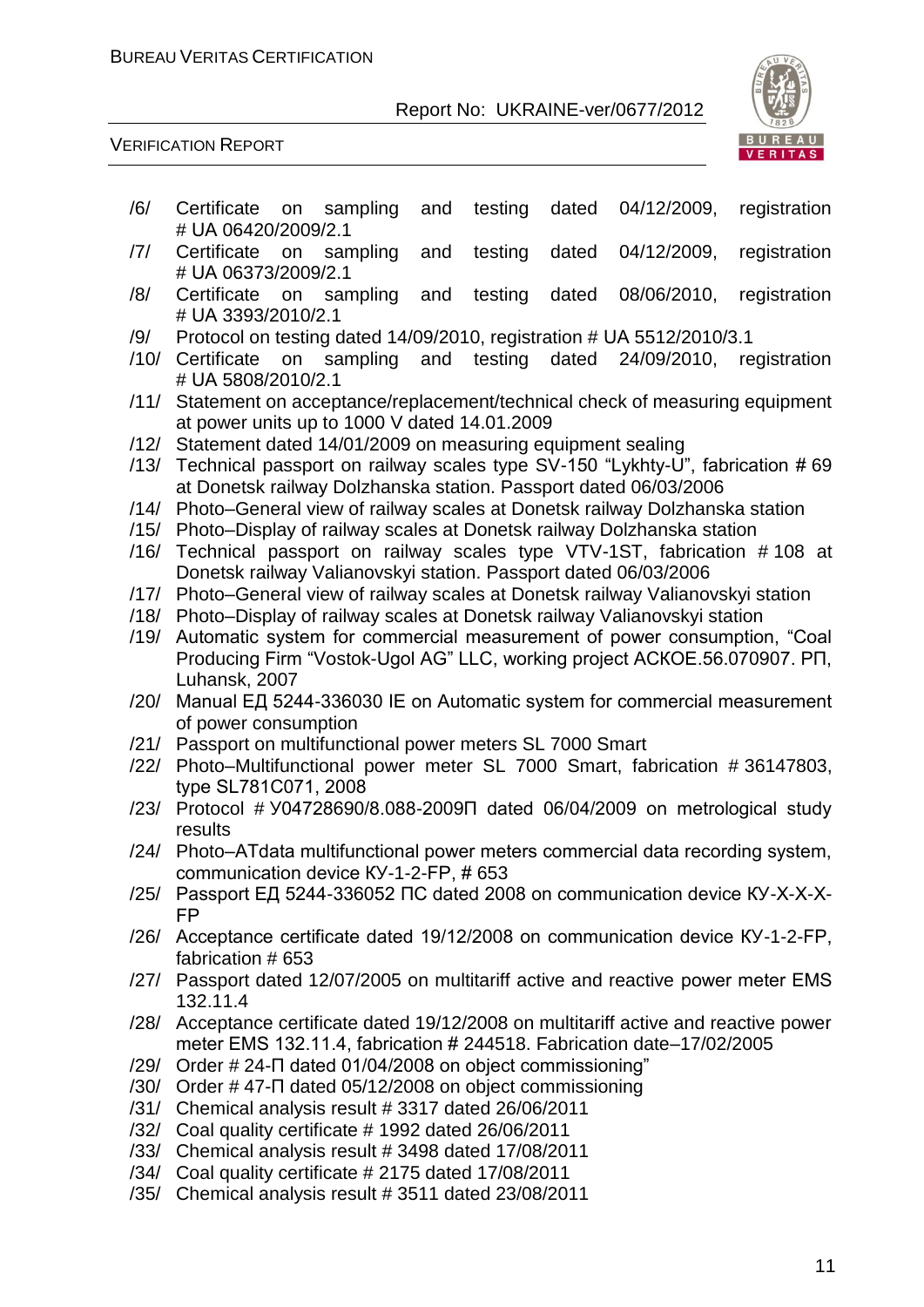

#### VERIFICATION REPORT

- /36/ Coal quality certificate # 2188 dated 23/08/2011
- /37/ Certificate on state metrological attestation # С8.088 2009 dated 06/04/2009. Automatic system for commercial measurement of power consumption on the basis of programme device "АТdаta multifunctional power meters commercial data recording system"
- /38/ Statement dated 17/04/2009 on testing of "Automatic system for commercial measurement of power consumption of Coal Producing Firm "Vostok-Ugol AG" LLC"
- /39/ EIA of Concentration plant construction project design, Coal Producing Firm "Vostok-Ugol AG" LLC", 2006
- /40/ Order # 35 dated 27/09/2007 on working place safety attestation results
- /41/ Permit on increased risk works execution extension # 660.10.09-10.10.3 dated 12/11/2010
- /42/ Goods delivery note # РН-81 dated 07/09/2011, Coal Producing Firm "Vostok-Ugol AG" LLC"
- /43/ Goods delivery note # РН-143 dated 12/09/2011, Coal Producing Firm "Vostok-Ugol AG" LLC"
- /44/ Goods delivery note # РН-223 dated 16/09/2011, Coal Producing Firm "Vostok-Ugol AG" LLC"
- /45/ Billing statement # 0646/9/1 dated 15/09/2011, Coal Producing Firm "Vostok-Ugol AG" LLC"
- /46/ Received railway invoices register for April 2011
- /47/ Turnover balance sheet as per billing statement 203 for April 2011
- /48/ Billing statement # 0646/4/1 dated 15/04/2011, Coal Producing Firm "Vostok-Ugol AG" LLC"
- /49/ Statement dated 15/03/2011 on consumed electricity
- /50/ Statement # 50462431 dated 05/04/2011 on freight acceptance
- /51/ Billing statement # 179 dated 04/07/2008, Coal Producing Firm "Vostok-Ugol AG" LLC"
- /52/ Invoice # 184 dated 09/07/2008, Coal Producing Firm "Vostok-Ugol AG" LLC"
- /53/ Billing statement # 195 dated 18/07/2008, Coal Producing Firm "Vostok-Ugol AG" LLC"
- /54/ Acceptance-transmitting statement dated 31/07/2008 on diesel fuel delivered in July 2008
- /55/ Billing statement # 0646/7/1 dated 01/08/2008, Coal Producing Firm "Vostok-Ugol AG" LLC"
- /56/ Received railway invoices register for August 2008, Coal Producing Firm "Vostok-Ugol AG" LLC"
- /57/ Received railway invoices register for September 2008, Coal Producing Firm "Vostok-Ugol AG" LLC"
- /58/ Received railway invoices register for November 2008, Coal Producing Firm "Vostok-Ugol AG" LLC"
- /59/ Received railway invoices register for May 2008, Coal Producing Firm "Vostok-Ugol AG" LLC"
- /60/ Received railway invoices register for April 2009, Coal Producing Firm "Vostok-Ugol AG" LLC"
- /61/ Received railway invoices register for August 2009, Coal Producing Firm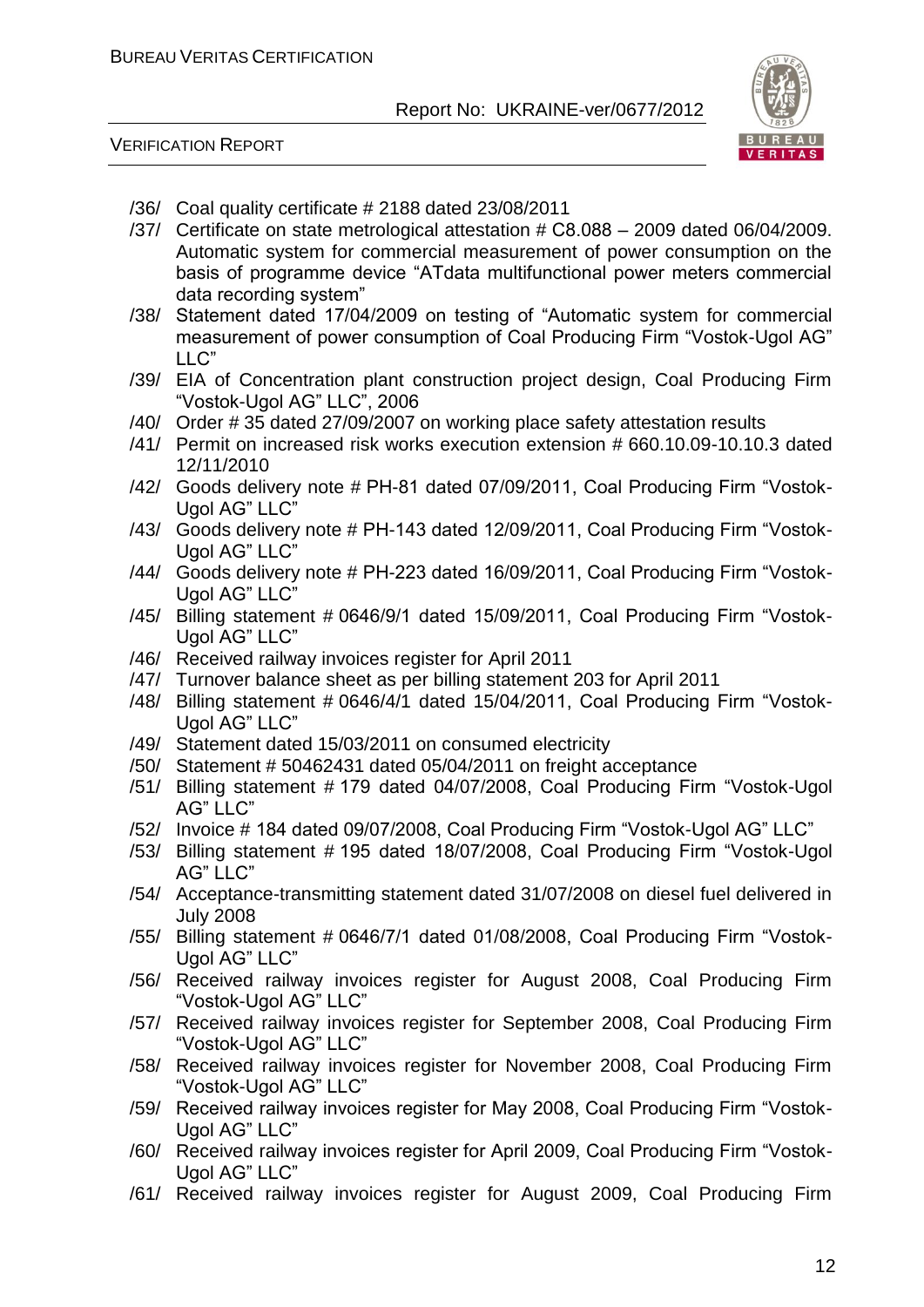VERIFICATION REPORT



"Vostok-Ugol AG" LLC"

- /62/ Received railway invoices register for March 2009, Coal Producing Firm "Vostok-Ugol AG" LLC"
- /63/ Received railway invoices register for September 2009, Coal Producing Firm "Vostok-Ugol AG" LLC"
- /64/ Statement dated 01/01/2010 on consumed electricity
- /65/ Received railway invoices register for February 2010, Coal Producing Firm "Vostok-Ugol AG" LLC"
- /66/ Received railway invoices register for July 2010, Coal Producing Firm "Vostok-Ugol AG" LLC"
- /67/ Received railway invoices register for August 2010, Coal Producing Firm "Vostok-Ugol AG" LLC"
- /68/ Daily data of goods production for August 2011, Coal Producing Firm "Vostok-Ugol AG" LLC"
- /69/ Daily data of goods production for December 2010, Coal Producing Firm "Vostok-Ugol AG" LLC"
- /70/ Daily data of goods production for December 2009, Coal Producing Firm "Vostok-Ugol AG" LLC"
- /71/ Daily data of goods production for December 2008, Coal Producing Firm "Vostok-Ugol AG" LLC"
- /72/ Concentration plant operational parameters from March 2008 to November 2011, Coal Producing Firm "Vostok-Ugol AG" LLC"
- /73/ Waste heaps processing 2008-2010, Coal Producing Firm "Vostok-Ugol AG" LLC"
- /74/ Waste heaps processing 2011, Coal Producing Firm "Vostok-Ugol AG" LLC

#### **Persons interviewed:**

List persons interviewed during the verification or persons that contributed with other information that are not included in the documents listed above.

- /1/ Degtyarenko Igor Director for Operations Vostok-Ugol AG
- /2/ Davydov Alexander Safety engineer Vostok-Ugol AG
- /3/ Pozdnyakov Andrey system administrator Vostok-Ugol AG
- /4/ Vasilinenko Julia Accountant Vostok-Ugol AG
- /5/ Tahir Musayev representative of the project Developer United Carbon Finance LTD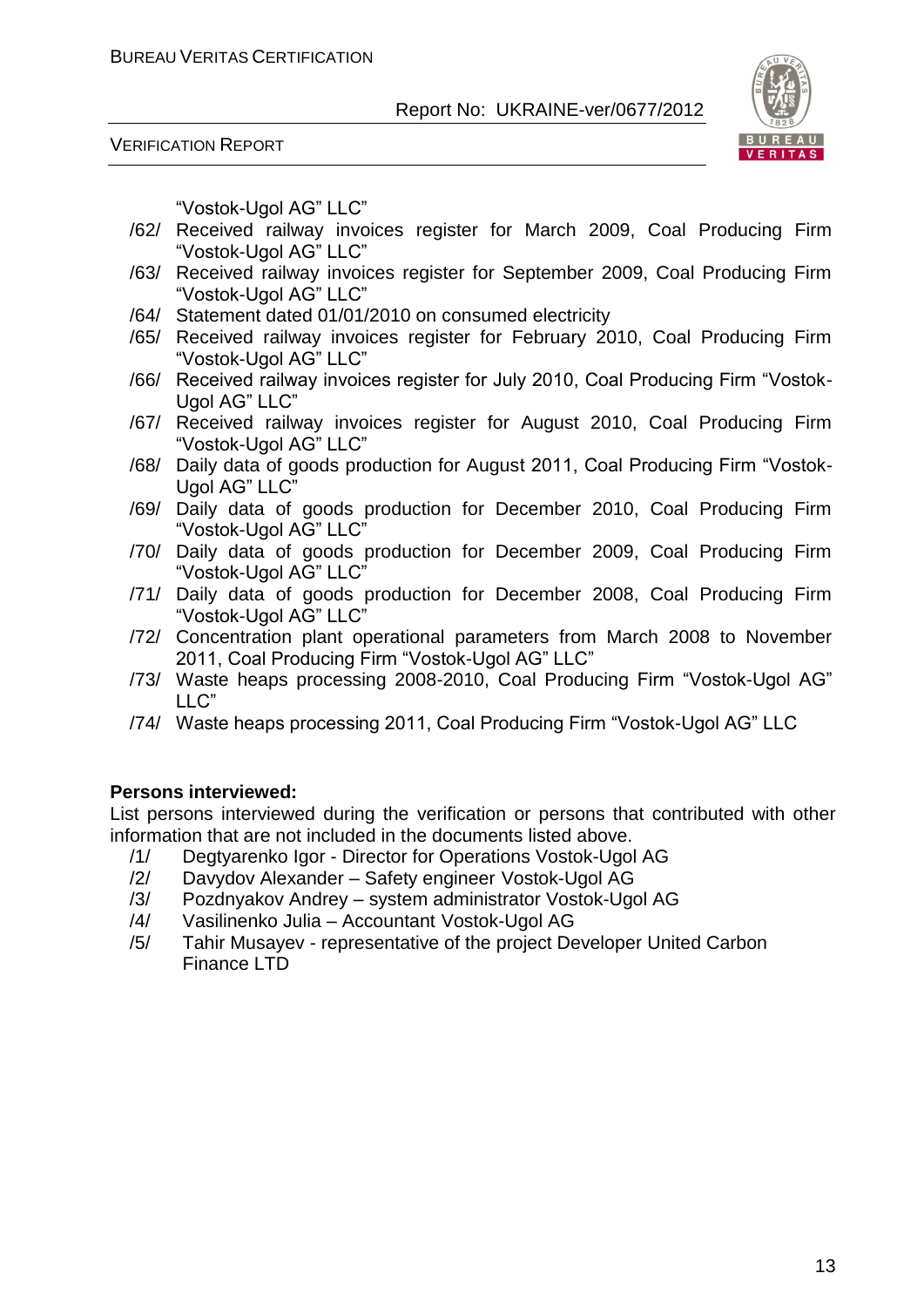

VERIFICATION REPORT

## APPENDIX A: VERIFICATION PROTOCOL

#### **Check list for verification, according to the JOINT IMPLEMENTATION DETERMINATION AND VERIFICATION MANUAL (Version 01)**

| <b>DVM</b><br>Paragraph | <b>Check Item</b>                                                                                                                                                                                                                                                                             | <b>Initial finding</b>                                                                                                                                                                                                                                                                                                                                                                                                        | <b>Draft</b><br><b>Conclusion</b> | <b>Final</b><br><b>Conclusion</b> |
|-------------------------|-----------------------------------------------------------------------------------------------------------------------------------------------------------------------------------------------------------------------------------------------------------------------------------------------|-------------------------------------------------------------------------------------------------------------------------------------------------------------------------------------------------------------------------------------------------------------------------------------------------------------------------------------------------------------------------------------------------------------------------------|-----------------------------------|-----------------------------------|
|                         | <b>Project approvals by Parties involved</b>                                                                                                                                                                                                                                                  |                                                                                                                                                                                                                                                                                                                                                                                                                               |                                   |                                   |
| 90                      | Has the DFPs of at least one Party<br>involved, other than the host Party,<br>issued a written project approval<br>submitting<br>when<br>the<br>first<br>verification report to the secretariat<br>for publication in accordance with<br>paragraph 38 of the JI guidelines,<br>at the latest? | Corrective Action Request (CAR) 01.<br>Please provide the Letter of Approval issued<br>by the DFP of Ukraine. Please also specify ITL<br>of the project in the MR.<br>Corrective Action Request (CAR) 02.<br>Please specify ITL of the project in the MR.                                                                                                                                                                     | <b>CAR 01</b><br><b>CAR 02</b>    | OK.<br><b>OK</b>                  |
| 91                      | Are all the written project approvals<br>by Parties involved unconditional?                                                                                                                                                                                                                   | See CAR 01 above.                                                                                                                                                                                                                                                                                                                                                                                                             | <b>OK</b>                         | <b>OK</b>                         |
|                         | <b>Project implementation</b>                                                                                                                                                                                                                                                                 |                                                                                                                                                                                                                                                                                                                                                                                                                               |                                   |                                   |
| 92                      | Has the project been implemented<br>accordance with the PDD<br>in.<br>regarding which the determination<br>has been deemed final and is so<br>listed on the UNFCCC JI website?                                                                                                                | Clarification Request (CL) 01.<br>Please clarify whether dismantling facility was<br>operational for the whole monitoring period or<br>were there any stoppages in its operation?<br><b>Clarification Request (CL) 02.</b><br>In most cases facilities applying the same<br>technology as in the Project do not operate in<br>winter time. On p.9 of the MR it is stated that<br>"If some main project equipment has not been | <b>CL 01</b><br><b>CL 02</b>      | <b>OK</b><br><b>OK</b>            |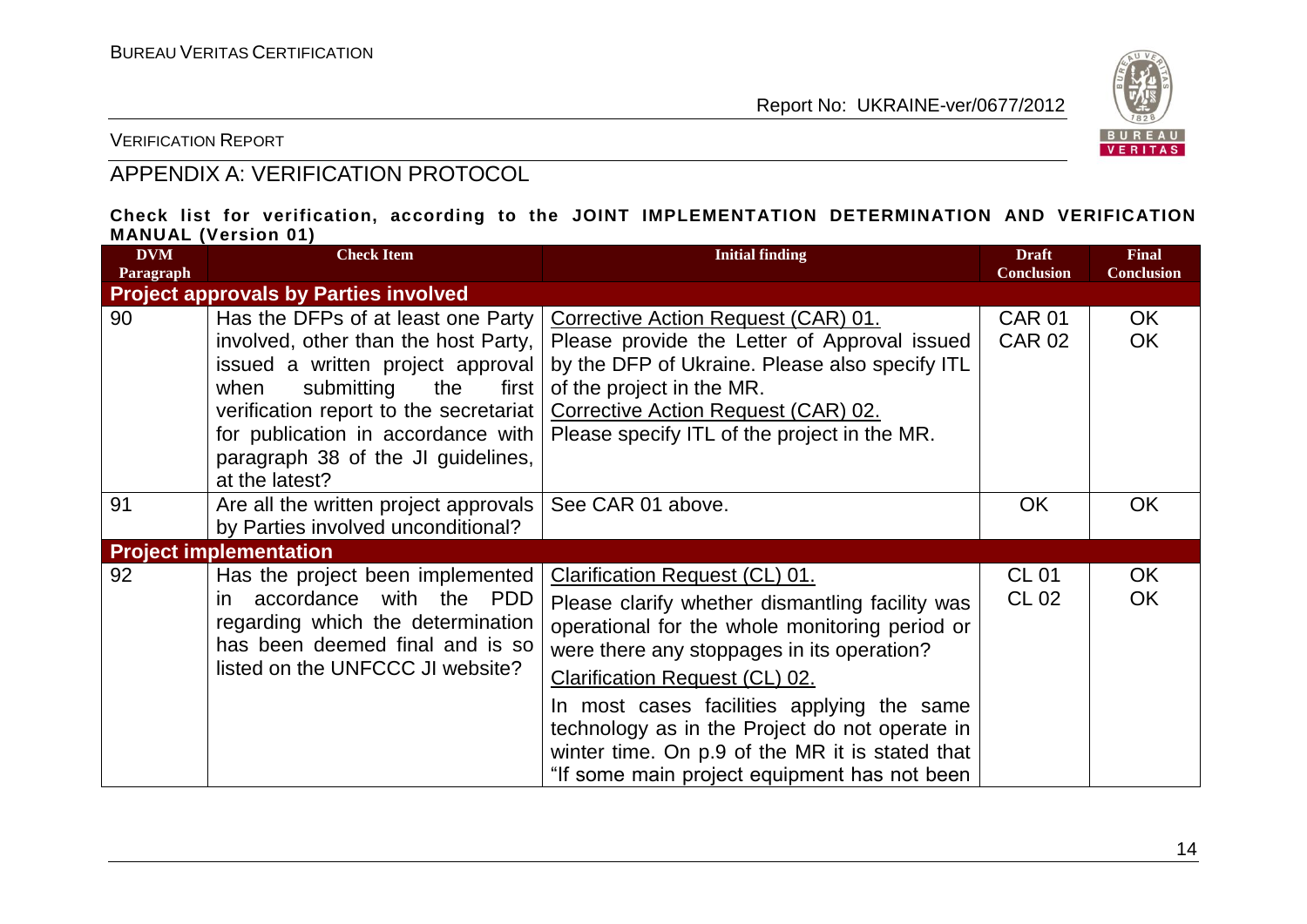

| <b>VERIFICATION REPORT</b> |                                                                                                                                                                                                                                                                                                                                                                                                 |                                                                                                                                                                                                              |                                   | BUREAU<br><b>VERITAS</b>          |
|----------------------------|-------------------------------------------------------------------------------------------------------------------------------------------------------------------------------------------------------------------------------------------------------------------------------------------------------------------------------------------------------------------------------------------------|--------------------------------------------------------------------------------------------------------------------------------------------------------------------------------------------------------------|-----------------------------------|-----------------------------------|
| <b>DVM</b><br>Paragraph    | <b>Check Item</b>                                                                                                                                                                                                                                                                                                                                                                               | <b>Initial finding</b>                                                                                                                                                                                       | <b>Draft</b><br><b>Conclusion</b> | <b>Final</b><br><b>Conclusion</b> |
|                            |                                                                                                                                                                                                                                                                                                                                                                                                 | during<br>monitoring<br>()emission<br>working<br>reductions for this period will be assumed<br>equal to 0. However, excel calculation file<br>provides the calculation for winter months.<br>Please explain. |                                   |                                   |
| 93                         | What is the status of operation of<br>the project during the monitoring<br>period?                                                                                                                                                                                                                                                                                                              | The project has been operational for the<br>whole monitoring period.                                                                                                                                         | OK                                | <b>OK</b>                         |
|                            | <b>Compliance with monitoring plan</b>                                                                                                                                                                                                                                                                                                                                                          |                                                                                                                                                                                                              |                                   |                                   |
| 94                         | <b>Did</b><br>monitoring<br>the<br>occur<br>in<br>accordance with the monitoring<br>plan included in the PDD regarding<br>which the determination has been<br>deemed final and is so listed on the<br>UNFCCC JI website?                                                                                                                                                                        | the<br>Yes,<br>monitoring<br>occurs<br>in.<br>accordance with the monitoring plan<br>included in the PDD.                                                                                                    | OK                                | <b>OK</b>                         |
| 95(a)                      | For calculating<br>reductions or enhancements of net   into account, as appropriate.<br>removals, were key factors, e.g.<br>those listed in $23$ (b) (i)-(vii) above,<br>influencing the baseline emissions<br>or net removals and the activity<br>level of the project and the<br>emissions or removals as well as<br>risks associated with the project<br>taken into account, as appropriate? | the emission   Yes, all relevant key factors were taken                                                                                                                                                      | <b>OK</b>                         | <b>OK</b>                         |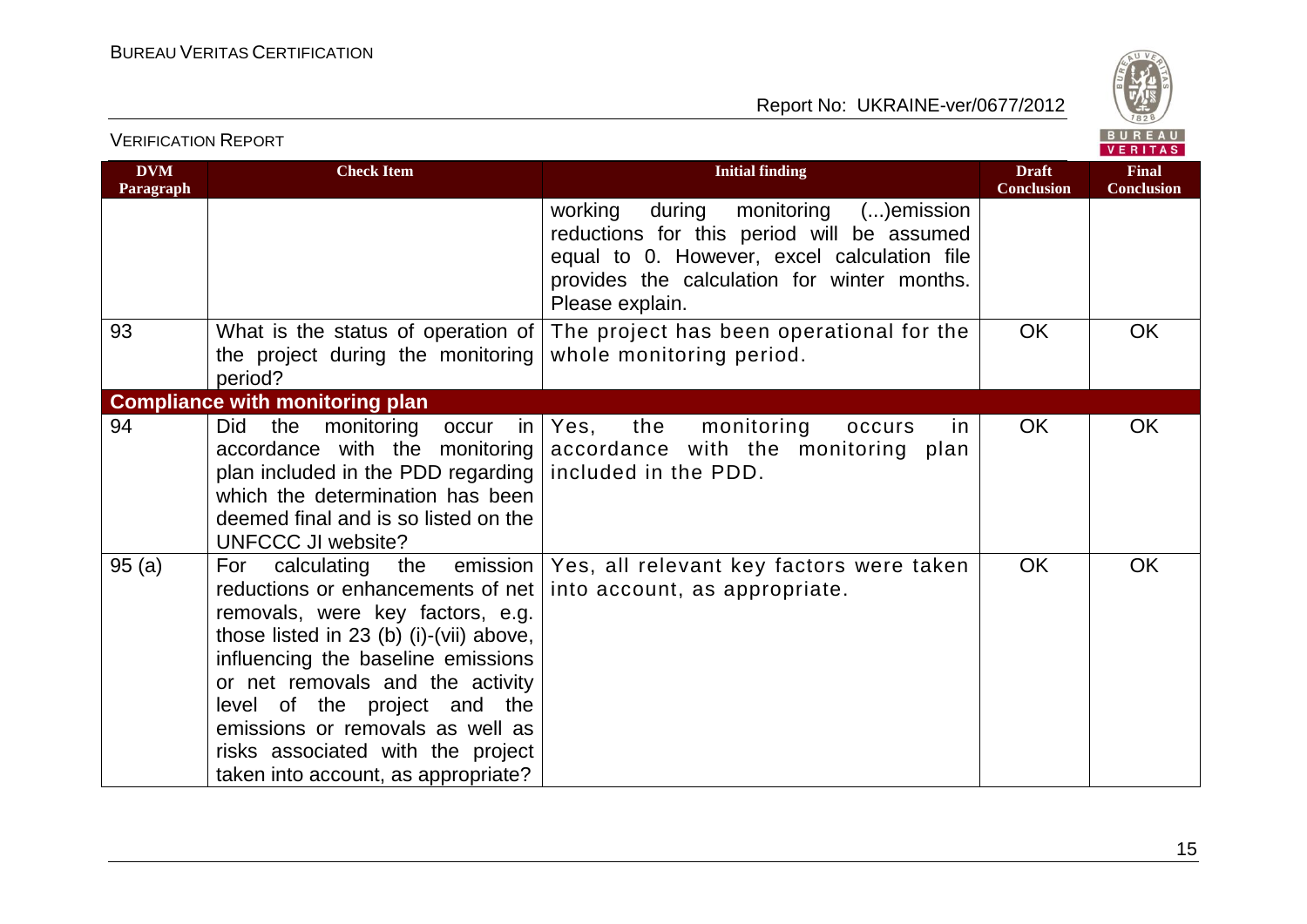VERIFICATION REPORT



| <b>DVM</b><br>Paragraph | <b>Check Item</b>                                                                                                                                                                                                                                                             | <b>Initial finding</b>                                                                                                                                                                                                                                                                                                                                                                                           | <b>Draft</b><br><b>Conclusion</b>               | <b>Final</b><br><b>Conclusion</b> |
|-------------------------|-------------------------------------------------------------------------------------------------------------------------------------------------------------------------------------------------------------------------------------------------------------------------------|------------------------------------------------------------------------------------------------------------------------------------------------------------------------------------------------------------------------------------------------------------------------------------------------------------------------------------------------------------------------------------------------------------------|-------------------------------------------------|-----------------------------------|
| 95(b)                   | Are<br>data<br>for<br>used<br>sources<br>calculating emission reductions or<br>enhancements of net removals<br>clearly identified, reliable<br>and<br>transparent?                                                                                                            | Corrective Action Request (CAR) 03.<br>Please exclude reference 2 from p.3 of the<br>Monitoring report.                                                                                                                                                                                                                                                                                                          | <b>CAR 03</b>                                   | <b>OK</b>                         |
| 95(c)                   | Are emission factors, including<br>default emission factors, if used for<br>calculating the emission reductions<br>or enhancements of net removals,<br>selected by carefully balancing<br>accuracy and reasonableness, and<br>appropriately justified<br>of<br>the<br>choice? | Corrective Action Request (CAR) 04.<br>Reference 6 does not contain the referred<br>value 0.85. Please correct or clarify how the<br>value was achieved.<br>Corrective Action Request (CAR) 05.<br>For the parameter $EF_{CH4, CM}$ please use the<br>latest version of NIR for 1990-2010. Please<br>check the reference 11.<br>Corrective Action Request (CAR) 06.<br>Please check and correct the reference 11 | <b>CAR 04</b><br><b>CAR 05</b><br><b>CAR 06</b> | <b>OK</b><br><b>OK</b>            |
| 95(d)                   | the calculation of emission<br>ls.<br>reductions or enhancements of net<br>removals based on conservative<br>the<br>assumptions<br>and<br>most<br>plausible scenarios in a transparent<br>manner?                                                                             | the<br>calculation<br>of<br>Yes,<br>emission<br>reductions<br>based<br>on<br>conservative<br>assumptions and the most plausible<br>scenarios in a transparent manner.                                                                                                                                                                                                                                            | <b>OK</b>                                       | <b>OK</b>                         |
|                         | Applicable to JI SSC projects only                                                                                                                                                                                                                                            |                                                                                                                                                                                                                                                                                                                                                                                                                  |                                                 |                                   |
| 96                      | Is the relevant threshold to be<br>classified as JI SSC project not<br>exceeded during the monitoring                                                                                                                                                                         | N/A                                                                                                                                                                                                                                                                                                                                                                                                              | <b>OK</b>                                       | <b>OK</b>                         |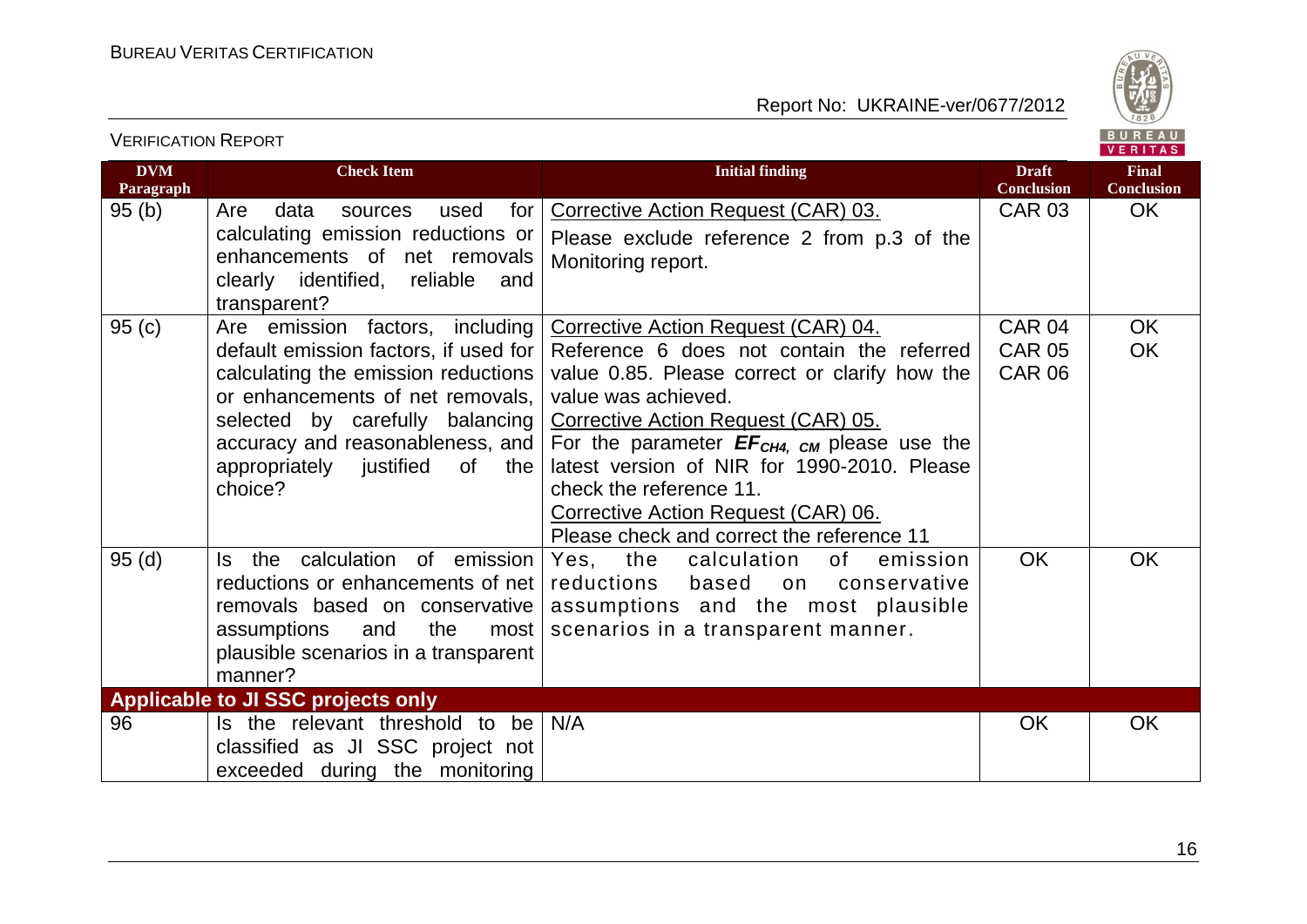

| <b>VERIFICATION REPORT</b> |                                                                             |                        |                                   | BUREAU<br><b>VERITAS</b>          |
|----------------------------|-----------------------------------------------------------------------------|------------------------|-----------------------------------|-----------------------------------|
| <b>DVM</b><br>Paragraph    | <b>Check Item</b>                                                           | <b>Initial finding</b> | <b>Draft</b><br><b>Conclusion</b> | <b>Final</b><br><b>Conclusion</b> |
|                            | period<br>on an annual average<br>basis?                                    |                        |                                   |                                   |
|                            | If the threshold is exceeded, is the                                        |                        |                                   |                                   |
|                            | maximum emission reduction level                                            |                        |                                   |                                   |
|                            | estimated in the PDD for the JI                                             |                        |                                   |                                   |
|                            | SSC project or the bundle for the<br>monitoring period determined?          |                        |                                   |                                   |
|                            | Applicable to bundled JI SSC projects only                                  |                        |                                   |                                   |
| 97(a)                      | Has the composition of the bundle                                           | N/A                    | OK                                | OK                                |
|                            | not changed from that is stated in                                          |                        |                                   |                                   |
|                            | F-JI-SSCBUNDLE?                                                             |                        |                                   |                                   |
| 97(b)                      | If the determination was conducted                                          | N/A                    | OK                                | OK                                |
|                            | the basis of an overall<br>on                                               |                        |                                   |                                   |
|                            | monitoring plan, have the project                                           |                        |                                   |                                   |
|                            | participants submitted a common                                             |                        |                                   |                                   |
|                            | monitoring report?                                                          |                        |                                   |                                   |
| 98                         | If the monitoring is based on $a \mid$<br>monitoring plan that provides for | N/A                    | OK                                | OK                                |
|                            | overlapping monitoring periods, are                                         |                        |                                   |                                   |
|                            | monitoring<br>periods<br>the<br>per                                         |                        |                                   |                                   |
|                            | component of the project clearly                                            |                        |                                   |                                   |
|                            | specified in the monitoring report?                                         |                        |                                   |                                   |
|                            | Do the monitoring periods not                                               |                        |                                   |                                   |
|                            | overlap with those for which                                                |                        |                                   |                                   |
|                            | verifications were already deemed                                           |                        |                                   |                                   |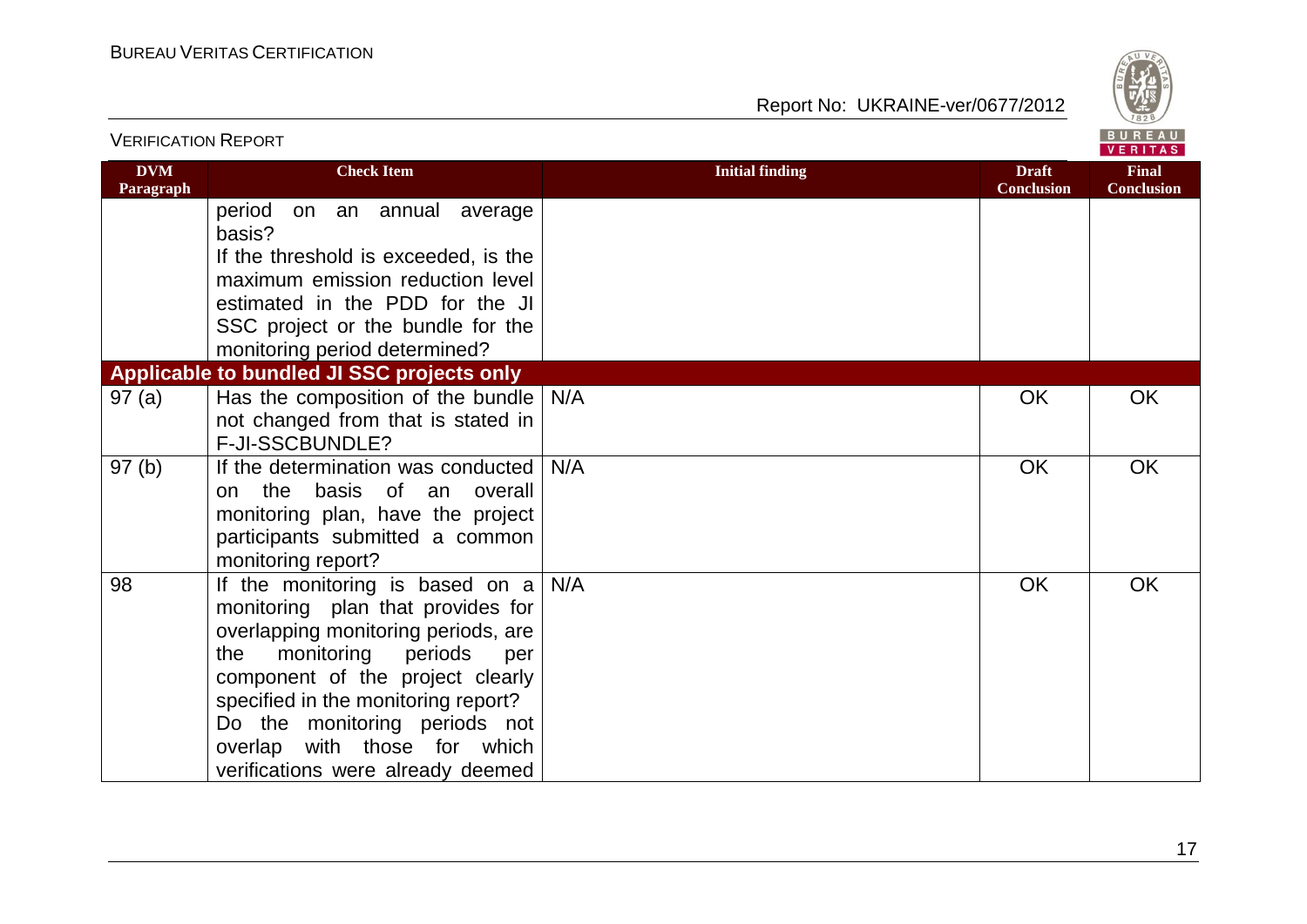

| <b>VERIFICATION REPORT</b> |                                                                                                                                                                                                                                                                                                  |                                                                                                                                                                                 |                                   | BUREAU<br><b>VERITAS</b>          |
|----------------------------|--------------------------------------------------------------------------------------------------------------------------------------------------------------------------------------------------------------------------------------------------------------------------------------------------|---------------------------------------------------------------------------------------------------------------------------------------------------------------------------------|-----------------------------------|-----------------------------------|
| <b>DVM</b><br>Paragraph    | <b>Check Item</b>                                                                                                                                                                                                                                                                                | <b>Initial finding</b>                                                                                                                                                          | <b>Draft</b><br><b>Conclusion</b> | <b>Final</b><br><b>Conclusion</b> |
|                            | final in the past?                                                                                                                                                                                                                                                                               |                                                                                                                                                                                 |                                   |                                   |
|                            | <b>Revision of monitoring plan</b>                                                                                                                                                                                                                                                               |                                                                                                                                                                                 |                                   |                                   |
|                            | Applicable only if monitoring plan is revised by project participant                                                                                                                                                                                                                             |                                                                                                                                                                                 |                                   |                                   |
| 99(a)                      | Did the project participants provide   N/A<br>an appropriate justification for the<br>proposed revision?                                                                                                                                                                                         |                                                                                                                                                                                 | OK                                | <b>OK</b>                         |
| 99(b)                      | revision<br><b>Does</b><br>the<br>proposed<br>the accuracy<br>and/or<br>improve<br>applicability of information collected<br>compared to the original monitoring<br>plan without changing conformity<br>with the relevant rules and<br>regulations for the establishment of<br>monitoring plans? | N/A                                                                                                                                                                             | <b>OK</b>                         | <b>OK</b>                         |
| <b>Data management</b>     |                                                                                                                                                                                                                                                                                                  |                                                                                                                                                                                 |                                   |                                   |
| 101 $(a)$                  | Is the implementation of data<br>collection<br>procedures<br>in<br>accordance with the monitoring<br>plan, including the quality control<br>and quality assurance procedures?                                                                                                                    | Yes, the implementation of data collection<br>procedures is in accordance<br>with<br>the<br>monitoring plan, including the quality control<br>and quality assurance procedures. | <b>OK</b>                         | <b>OK</b>                         |
| 101(b)                     | Is the function of the monitoring                                                                                                                                                                                                                                                                | Corrective Action Request (CAR) 07.                                                                                                                                             | <b>CAR 07</b>                     | OK                                |
|                            | equipment, including its calibration                                                                                                                                                                                                                                                             | Please provide passport and calibration                                                                                                                                         | <b>CAR 08</b>                     | OK                                |
|                            | status, in order?                                                                                                                                                                                                                                                                                | certificates that ensure accuracy of measuring                                                                                                                                  | <b>CAR 09</b>                     | OK                                |
|                            |                                                                                                                                                                                                                                                                                                  | in the monitoring period for scales weighing<br>extracted coal.                                                                                                                 | <b>CAR 10</b>                     | OK                                |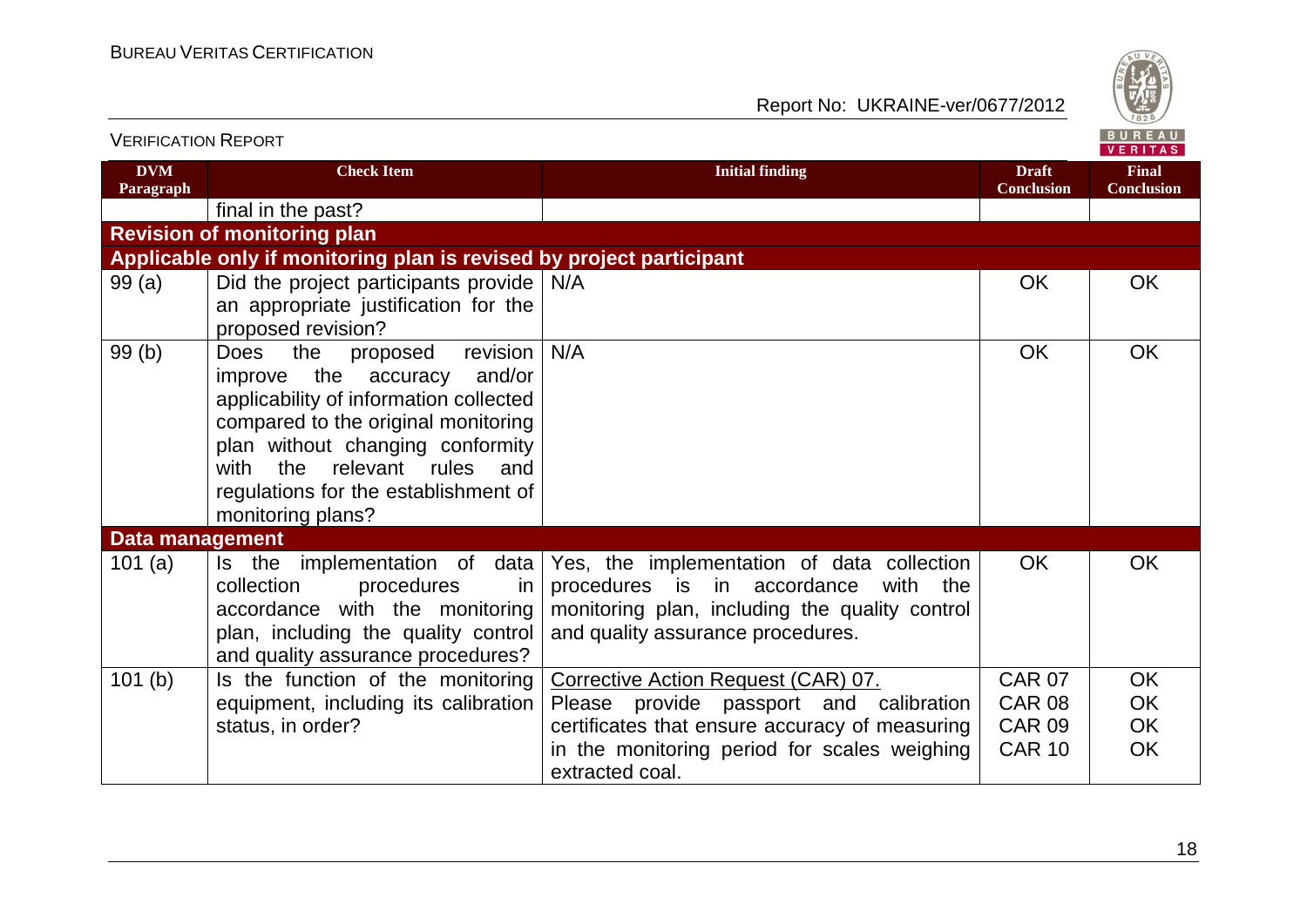



VERIFICATION REPORT

| <b>DVM</b><br>Paragraph | <b>Check Item</b>                                                                                                          | <b>Initial finding</b>                                                                                                                                                                                                                                                                                                                                                                                                              | <b>Draft</b><br><b>Conclusion</b> | <b>Final</b><br><b>Conclusion</b> |
|-------------------------|----------------------------------------------------------------------------------------------------------------------------|-------------------------------------------------------------------------------------------------------------------------------------------------------------------------------------------------------------------------------------------------------------------------------------------------------------------------------------------------------------------------------------------------------------------------------------|-----------------------------------|-----------------------------------|
|                         |                                                                                                                            | Corrective Action Request (CAR) 08.<br>Please provide passport and calibration<br>certificate for electric power meters.<br>Corrective Action Request (CAR) 09.<br>Please provide the documental evidences that<br>training of personnel was conducted in each<br>year of the monitoring period.<br>Corrective Action Request (CAR) 10.<br>Please provide the numbers for all the tables<br>in the MR (see table on p.4 of the MR). |                                   |                                   |
| 101(c)                  | Are the evidence and records used<br>for the monitoring maintained in a<br>traceable manner?                               | The evidences and records used for the<br>monitoring maintained are in a traceable<br>manner                                                                                                                                                                                                                                                                                                                                        | <b>OK</b>                         | <b>OK</b>                         |
| $101$ (d)               | the<br>data<br>collection<br>Is.<br>and<br>management system for the project<br>in accordance with the<br>monitoring plan? | The data collection and management system<br>for the project is in accordance with the<br>monitoring plan                                                                                                                                                                                                                                                                                                                           | <b>OK</b>                         | <b>OK</b>                         |
|                         |                                                                                                                            | Verification regarding programs of activities (additional elements for assessment)                                                                                                                                                                                                                                                                                                                                                  |                                   |                                   |
| 102                     | Is any JPA that has not been $N/A$<br>added to the JI PoA not verified?                                                    |                                                                                                                                                                                                                                                                                                                                                                                                                                     | <b>OK</b>                         | <b>OK</b>                         |
| 103                     | Is the verification based on the<br>monitoring reports of all JPAs to be<br>verified?                                      | N/A                                                                                                                                                                                                                                                                                                                                                                                                                                 | <b>OK</b>                         | <b>OK</b>                         |
| 103                     | Does the verification ensure the<br>accuracy and conservativeness of                                                       | N/A                                                                                                                                                                                                                                                                                                                                                                                                                                 | <b>OK</b>                         | <b>OK</b>                         |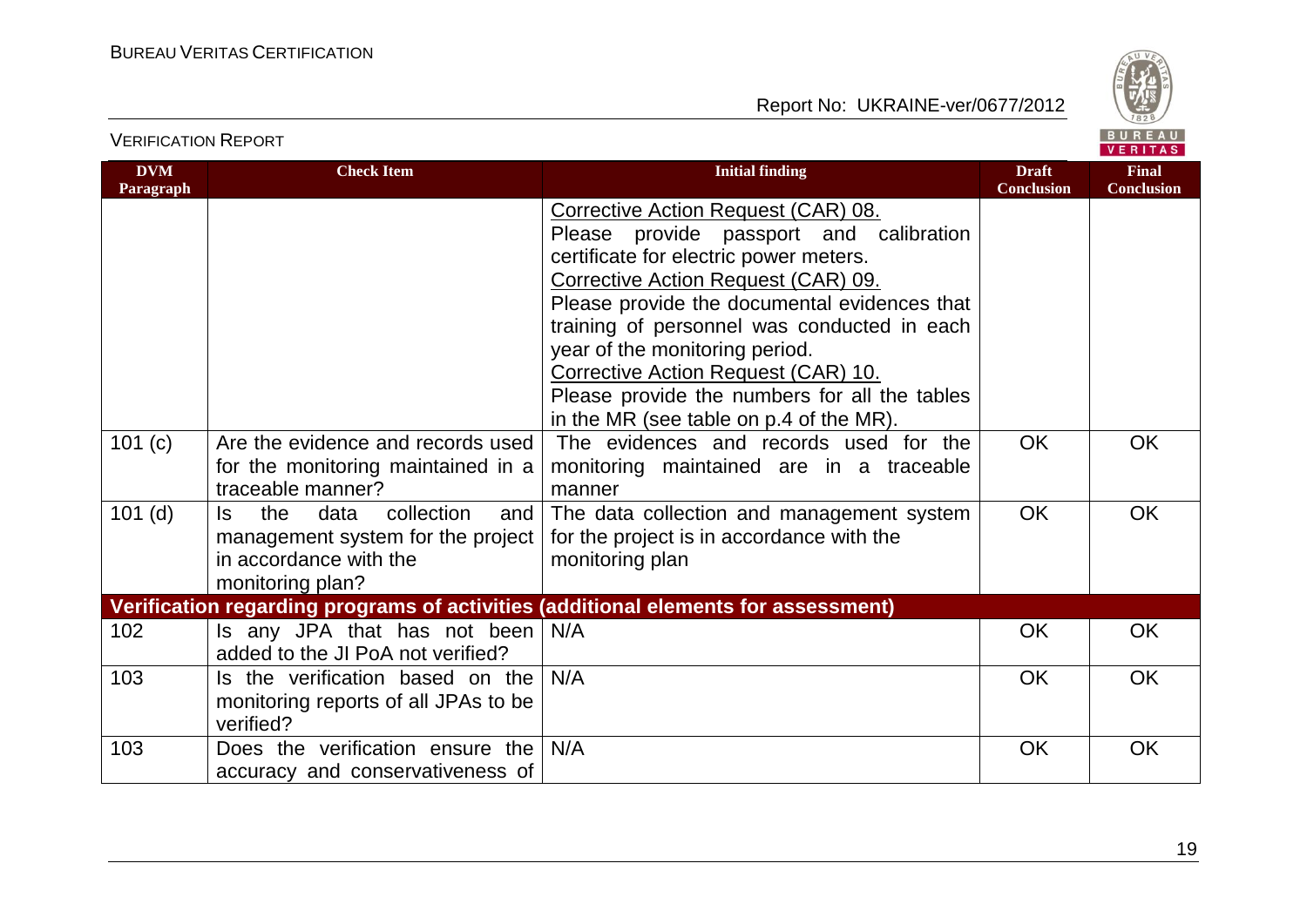

| <b>VERIFICATION REPORT</b> |                                                                                                                                                                                                                                                                                                                                                                                                                                                                           |                        |                                   | BUREAU<br><b>VERITAS</b>          |
|----------------------------|---------------------------------------------------------------------------------------------------------------------------------------------------------------------------------------------------------------------------------------------------------------------------------------------------------------------------------------------------------------------------------------------------------------------------------------------------------------------------|------------------------|-----------------------------------|-----------------------------------|
| <b>DVM</b><br>Paragraph    | <b>Check Item</b>                                                                                                                                                                                                                                                                                                                                                                                                                                                         | <b>Initial finding</b> | <b>Draft</b><br><b>Conclusion</b> | <b>Final</b><br><b>Conclusion</b> |
|                            | emission<br>reductions<br>the<br><b>or</b><br>of<br>enhancements<br>removals<br>generated by each JPA?                                                                                                                                                                                                                                                                                                                                                                    |                        |                                   |                                   |
| 104                        | Does the monitoring period not<br>overlap with previous monitoring<br>periods?                                                                                                                                                                                                                                                                                                                                                                                            | N/A                    | <b>OK</b>                         | <b>OK</b>                         |
| 105                        | If the AIE learns of an erroneously<br>included JPA, has the AIE informed<br>the JISC of its findings in writing?                                                                                                                                                                                                                                                                                                                                                         | N/A                    | <b>OK</b>                         | <b>OK</b>                         |
|                            | Applicable to sample-based approach only                                                                                                                                                                                                                                                                                                                                                                                                                                  |                        |                                   |                                   |
| 106                        | Does the sampling plan prepared<br>by the AIE:<br>(a) Describe its sample selection,<br>taking into<br>account that:<br>(i) For each verification that uses<br>a sample-based approach, the<br>sample selection shall<br>be<br>sufficiently representative of the<br>JPAs in the JI PoA<br>such<br>extrapolation to all JPAs identified<br>for that verification is reasonable,<br>taking into account differences<br>among the characteristics<br>of .<br>JPAs, such as: | N/A                    | <b>OK</b>                         | <b>OK</b>                         |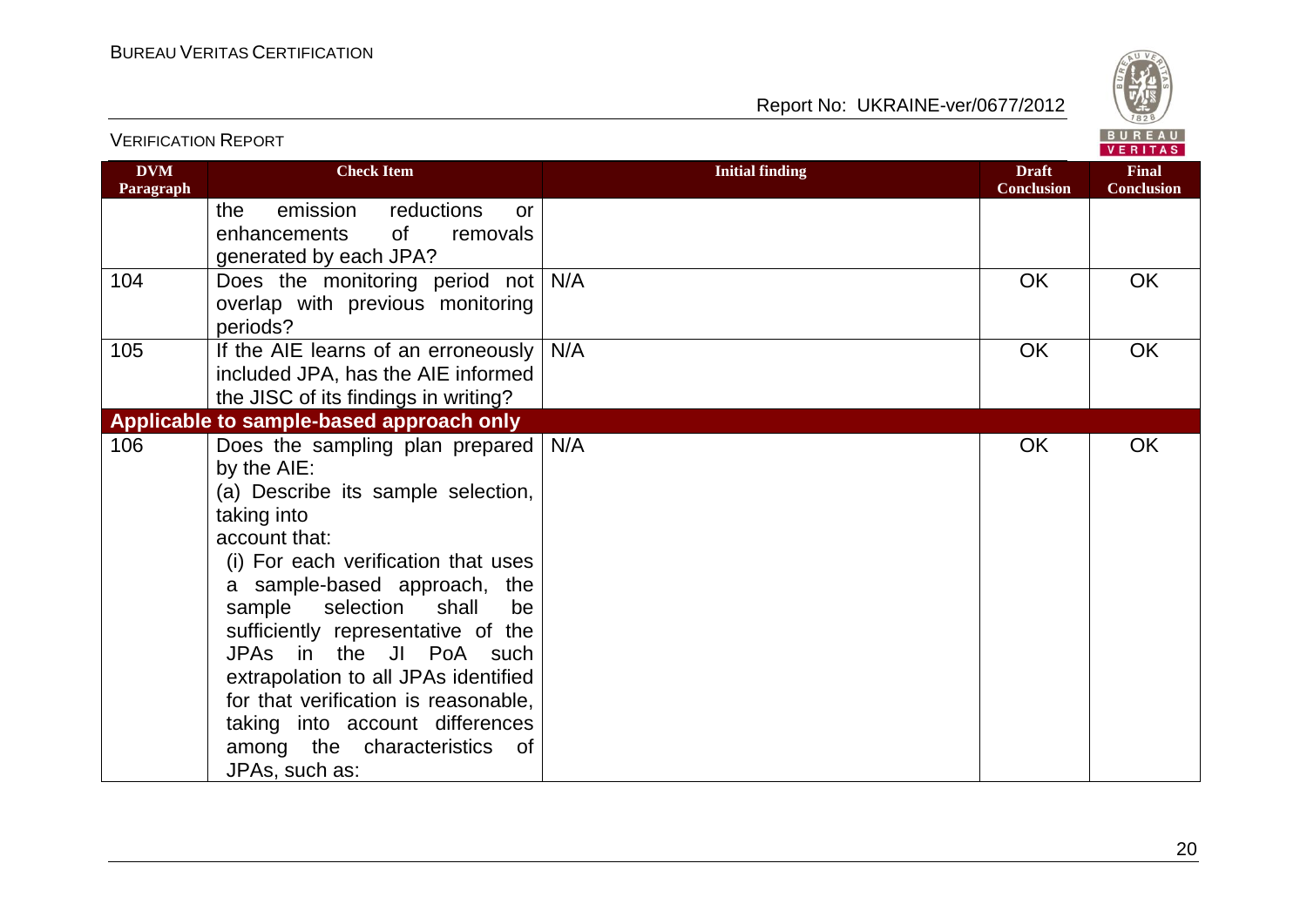

| <b>VERIFICATION REPORT</b> |                                                                                                                                                                                                                                                                                                                                                                                                                                                                     |                        |                                   | BUREAU<br><b>VERITAS</b>          |
|----------------------------|---------------------------------------------------------------------------------------------------------------------------------------------------------------------------------------------------------------------------------------------------------------------------------------------------------------------------------------------------------------------------------------------------------------------------------------------------------------------|------------------------|-----------------------------------|-----------------------------------|
| <b>DVM</b><br>Paragraph    | <b>Check Item</b>                                                                                                                                                                                                                                                                                                                                                                                                                                                   | <b>Initial finding</b> | <b>Draft</b><br><b>Conclusion</b> | <b>Final</b><br><b>Conclusion</b> |
|                            | - The types of JPAs;<br>The complexity<br>of<br>the<br>applicable technologies and/or<br>measures used;<br>- The geographical location of<br>each JPA;<br>- The amounts of expected<br>emission reductions of the JPAs<br>being verified;<br>- The number of JPAs for which<br>emission reductions are being<br>verified;<br>- The length of monitoring<br>periods of the JPAs being<br>verified; and<br>- The samples selected for prior<br>verifications, if any? |                        |                                   |                                   |
| 107                        | Is the sampling plan ready for<br>publication through the secretariat<br>along with the verification report<br>and supporting documentation?                                                                                                                                                                                                                                                                                                                        | N/A                    | <b>OK</b>                         | OK                                |
| 108                        | Has the AIE made site inspections  <br>of at least the square root of the<br>number of total JPAs, rounded to<br>the upper whole number? If the AIE                                                                                                                                                                                                                                                                                                                 | N/A                    | OK                                | <b>OK</b>                         |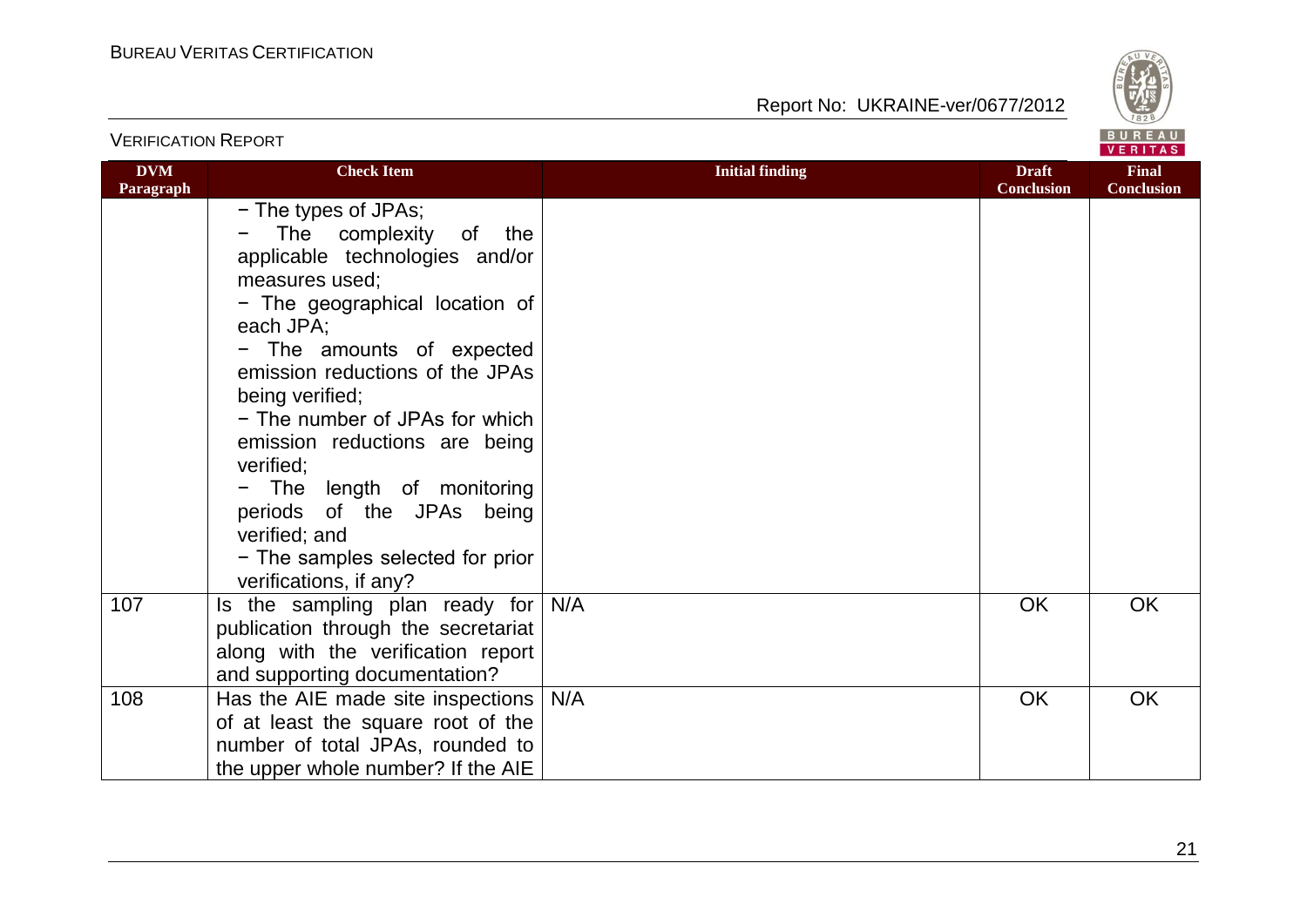

| <b>VERIFICATION REPORT</b> |                                                                                                                                                                                                                                      |                        | BUREAU<br><b>VERITAS</b>          |                                   |
|----------------------------|--------------------------------------------------------------------------------------------------------------------------------------------------------------------------------------------------------------------------------------|------------------------|-----------------------------------|-----------------------------------|
| <b>DVM</b><br>Paragraph    | <b>Check Item</b>                                                                                                                                                                                                                    | <b>Initial finding</b> | <b>Draft</b><br><b>Conclusion</b> | <b>Final</b><br><b>Conclusion</b> |
|                            | makes no site inspections or fewer<br>site inspections than the square<br>root of the number of total JPAs,<br>rounded to the upper<br>whole<br>number, then does the AIE provide<br>a reasonable explanation and<br>justification?  |                        |                                   |                                   |
| 109                        | Is the sampling plan available for<br>submission to the secretariat for<br>the JISC.s ex ante assessment?<br>(Optional)                                                                                                              | N/A                    | <b>OK</b>                         | OK                                |
| 110                        | If the AIE learns of a fraudulently $  N/A$<br>included<br>JPA, a fraudulently<br>monitored JPA or an inflated<br>number of emission reductions<br>claimed in a JI PoA, has the AIE<br>informed the JISC of the fraud in<br>writing? |                        | <b>OK</b>                         | OK.                               |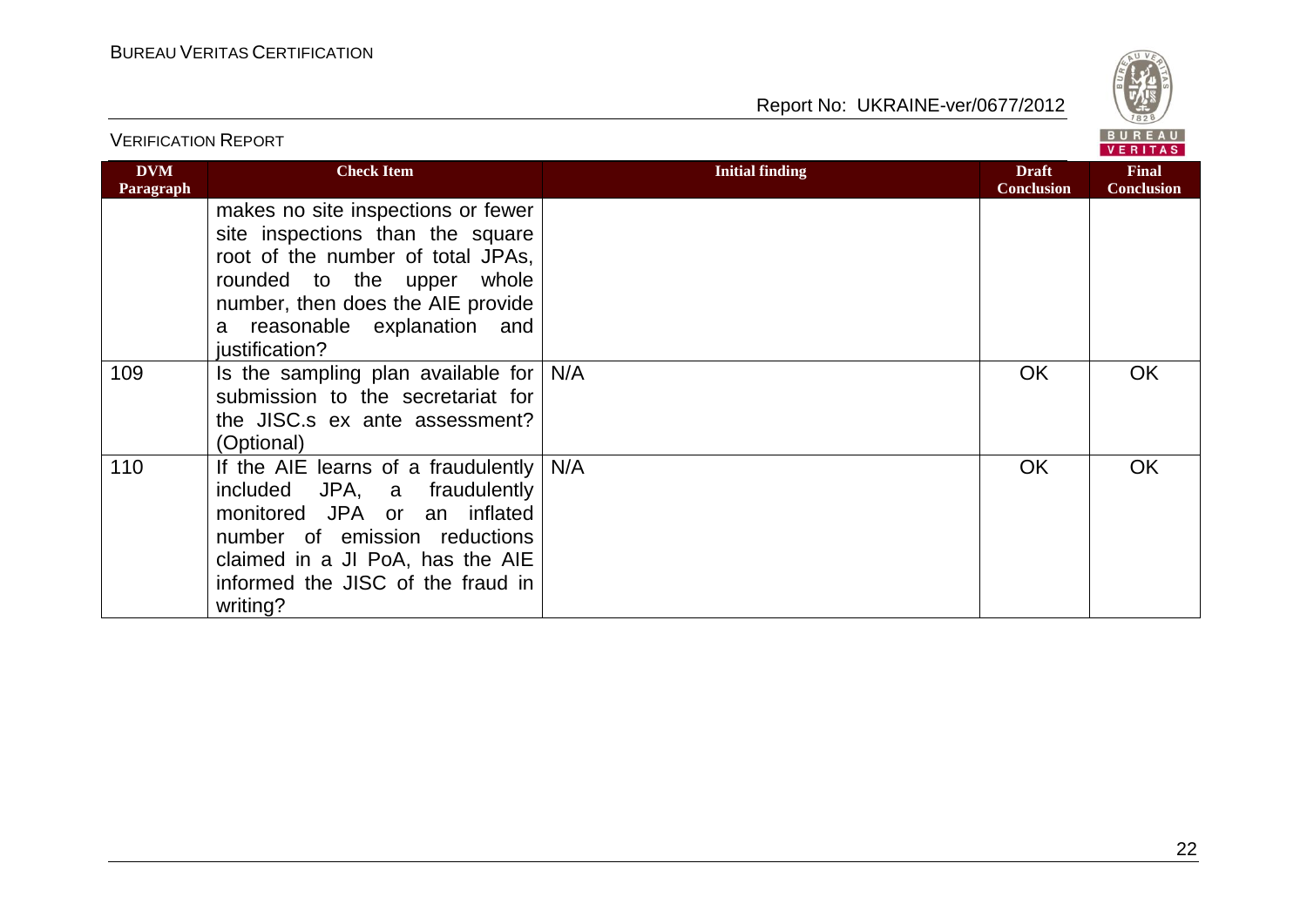

#### VERIFICATION REPORT

**Table 2 Resolution of Corrective Action and Clarification Requests**

| Draft report clarification and corrective<br>action requests by verification team                                                                                  | Ref. to<br>checkli<br>st<br>questio<br>$n$ in<br>table 1 | Summary of project participant<br>response                      | <b>Verification team</b><br>conclusion                              |
|--------------------------------------------------------------------------------------------------------------------------------------------------------------------|----------------------------------------------------------|-----------------------------------------------------------------|---------------------------------------------------------------------|
| Corrective Action Request (CAR) 01.<br>Please provide the Letter of Approval<br>issued by the DFP of Ukraine. Please also<br>specify ITL of the project in the MR. |                                                          | Letter of Approval issued by the<br>DFP of Ukraine is provided. | LoAs were provided to the<br>verification team. Issue is<br>closed. |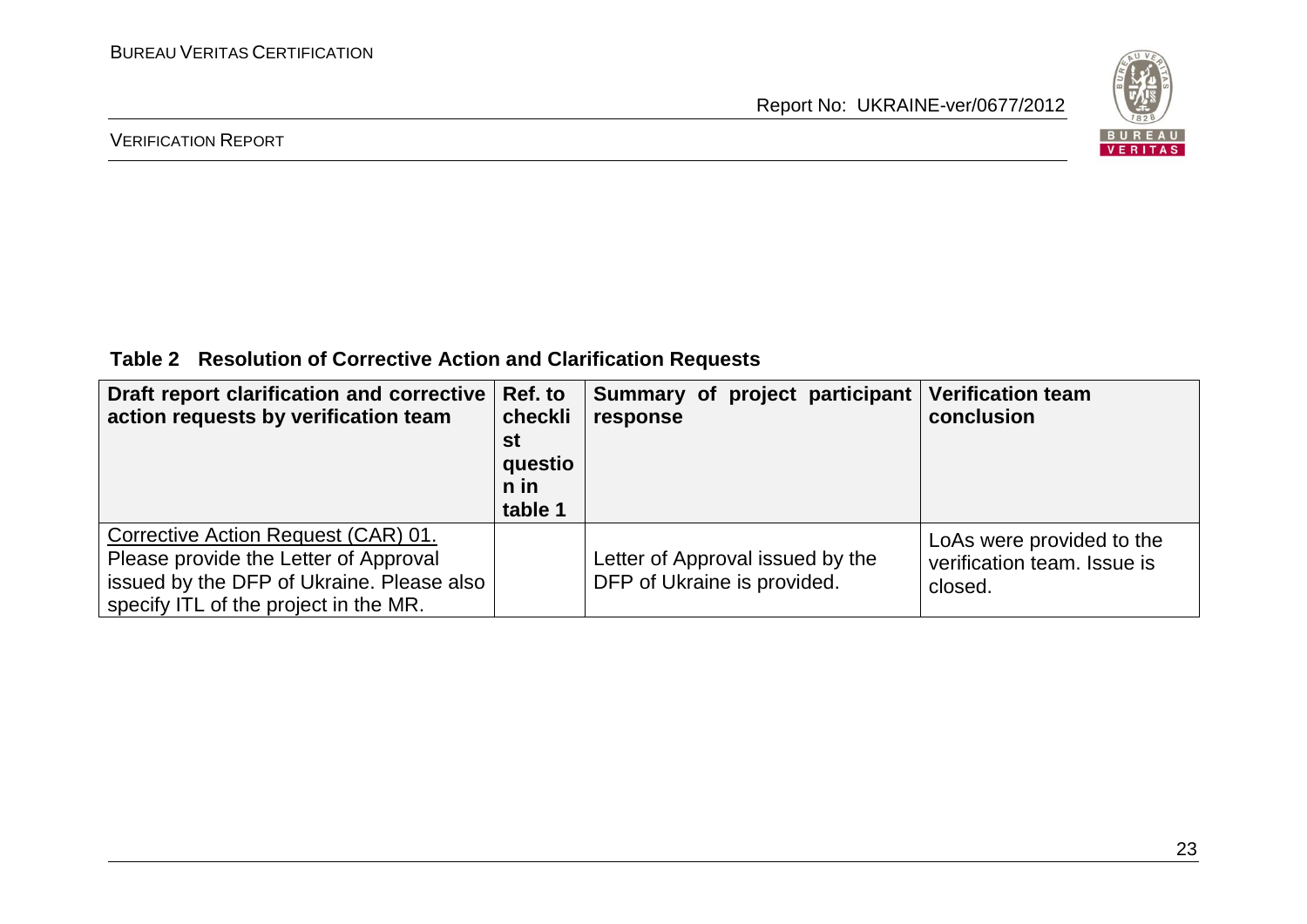

| <b>VERIFICATION REPORT</b>                                                                              |                                                                                                                                                                                                                                                                                                                                                                                                                                                                                                                                                                                         | <b>BUREAU</b><br><b>VERITAS</b> |
|---------------------------------------------------------------------------------------------------------|-----------------------------------------------------------------------------------------------------------------------------------------------------------------------------------------------------------------------------------------------------------------------------------------------------------------------------------------------------------------------------------------------------------------------------------------------------------------------------------------------------------------------------------------------------------------------------------------|---------------------------------|
| Corrective Action Request (CAR) 02.<br>Please specify ITL of the project in the<br>MR.                  | In accordance with JOINT<br><b>IMPLEMENTATION</b><br><b>DETERMINATION AND</b><br><b>VERIFICATION MANUAL</b><br>paragraphs 90 "The AIE should<br>assess whether at least one written<br>project approval by a Party<br>involved in the JI project, other<br>than the host Party(ies), has been<br>issued by the DFP of that Party<br>when submitting the first<br>verification report to the secretariat<br>for publication in accordance with<br>paragraph 38 of the JI guidelines,<br>at the latest". Project approval by<br>Parties involved is provided to the<br>verification team. | Issue is closed.                |
| Corrective Action Request (CAR) 03.<br>Please exclude reference 2 from p.3 of<br>the Monitoring report. | <b>Excluded</b>                                                                                                                                                                                                                                                                                                                                                                                                                                                                                                                                                                         | CAR is closed.                  |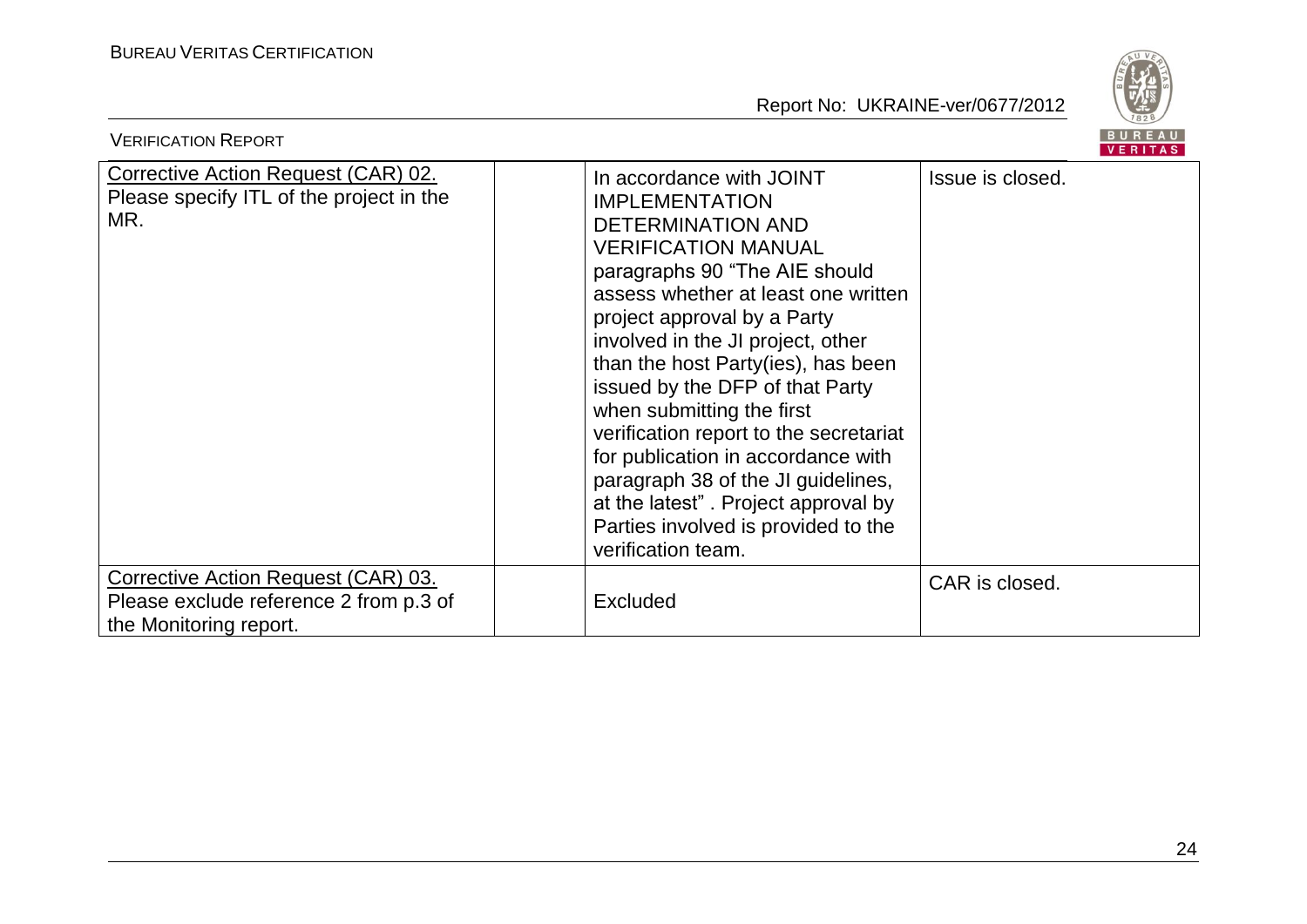

| <b>VERIFICATION REPORT</b>                                                                                                                               |                                                                                                                                                                                                                                                                                                                  | BUREAU<br>VERITAS                                                                          |
|----------------------------------------------------------------------------------------------------------------------------------------------------------|------------------------------------------------------------------------------------------------------------------------------------------------------------------------------------------------------------------------------------------------------------------------------------------------------------------|--------------------------------------------------------------------------------------------|
| Corrective Action Request (CAR) 04.<br>Reference 6 does not contain the referred<br>value 0.85. Please correct or clarify how<br>the value was achieved. | Reference is corrected. The<br>referred value 0.85 kg/m3 is taken<br>as an average between two<br>suggested types of diesel: summer<br>and winter<br>http://elarum.ru/info/standards/gost<br>- 305-82/table 2 from GOST 305-<br>82 Diesel Fuel. Specifications.<br>Values are converted from kg/m3<br>into kg/l. | CAR is closed based on the<br>appropriate explanation of<br>the origin of requested value. |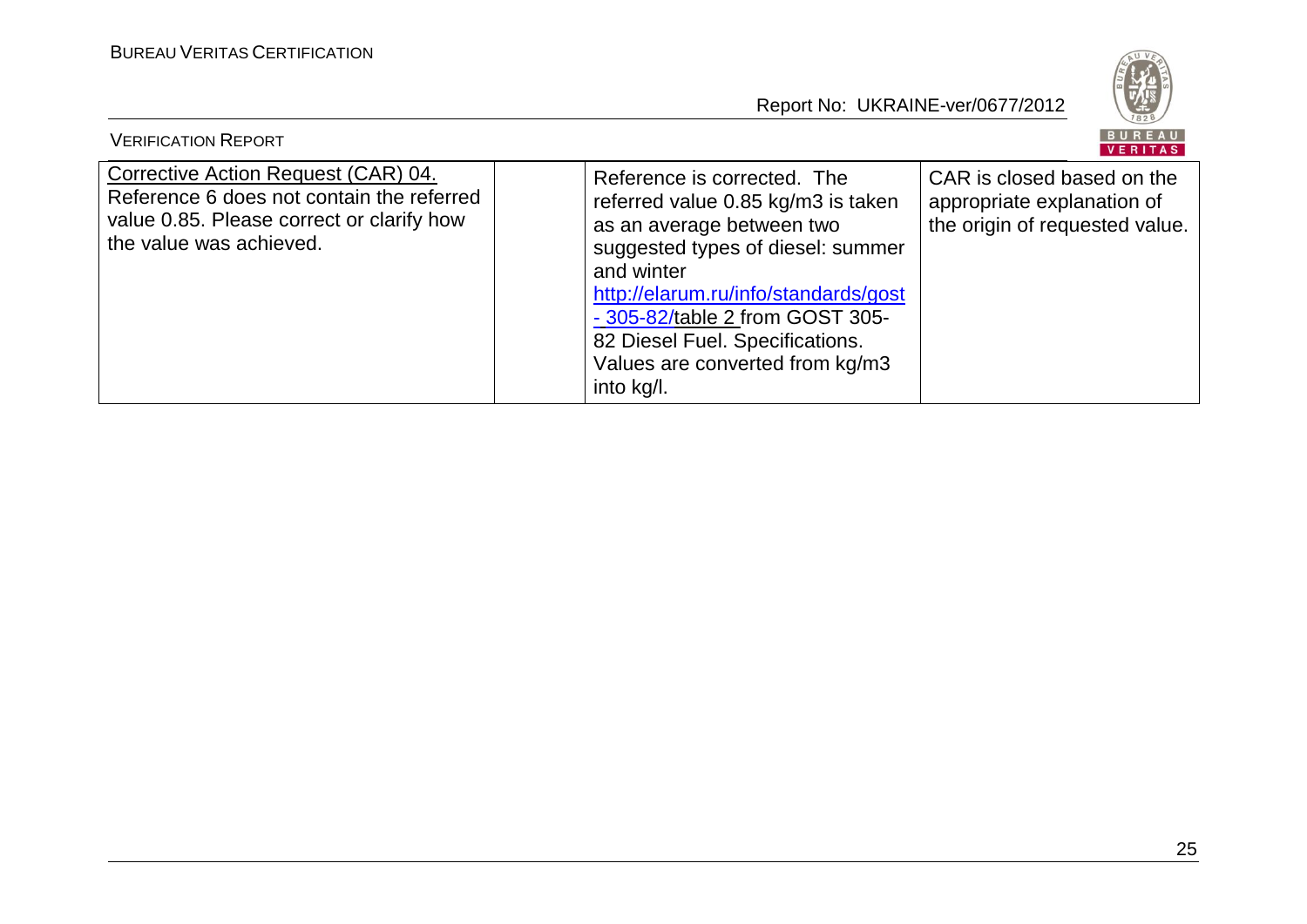

| <b>VERIFICATION REPORT</b>                                                                                                                                                     |                                                                                                                                                                                                                                                                                                                                                                                                                                                                                                                                                                                                                                                                                                                                                                                                                  | BUREAU<br><b>VERITAS</b>                                                                                        |
|--------------------------------------------------------------------------------------------------------------------------------------------------------------------------------|------------------------------------------------------------------------------------------------------------------------------------------------------------------------------------------------------------------------------------------------------------------------------------------------------------------------------------------------------------------------------------------------------------------------------------------------------------------------------------------------------------------------------------------------------------------------------------------------------------------------------------------------------------------------------------------------------------------------------------------------------------------------------------------------------------------|-----------------------------------------------------------------------------------------------------------------|
| <b>Corrective Action Request (CAR) 05.</b><br>For the parameter $EF_{CH4, \text{CM}}$ please use<br>the latest version of NIR for 1990-2010.<br>Please check the reference 11. | In latest NIR of Ukraine 1990-2010<br>asserts that there is coefficient of<br>methane emission for coal that is<br>already mined 2,4 m3/t (p.122). 2,4<br>$m3/t$ (p.122) is a coefficient of<br>emissions of methane in the post-<br>coal mining whereas in our<br>calculations we use another<br>coefficient such as average rate for<br>fugitive methane emissions from<br>coal mining. The principal<br>difference between these two<br>factors is one takes into account<br>the emissions of methane during<br>the mining, while another - post<br>production. The period after the<br>coal is not considered in the<br>project. That is why we use<br>average rate for fugitive methane<br>emissions from coal mining from<br>latest NIR where the coefficient is<br>presented. Reference 11 is<br>checked. | Explanation provided was<br>analyzed by the verification<br>team and found to be<br>appropriate. CAR is closed. |
| Corrective Action Request (CAR) 06.<br>Please check and correct the reference<br>11.                                                                                           | See answer to CAR 05.                                                                                                                                                                                                                                                                                                                                                                                                                                                                                                                                                                                                                                                                                                                                                                                            | Closed.                                                                                                         |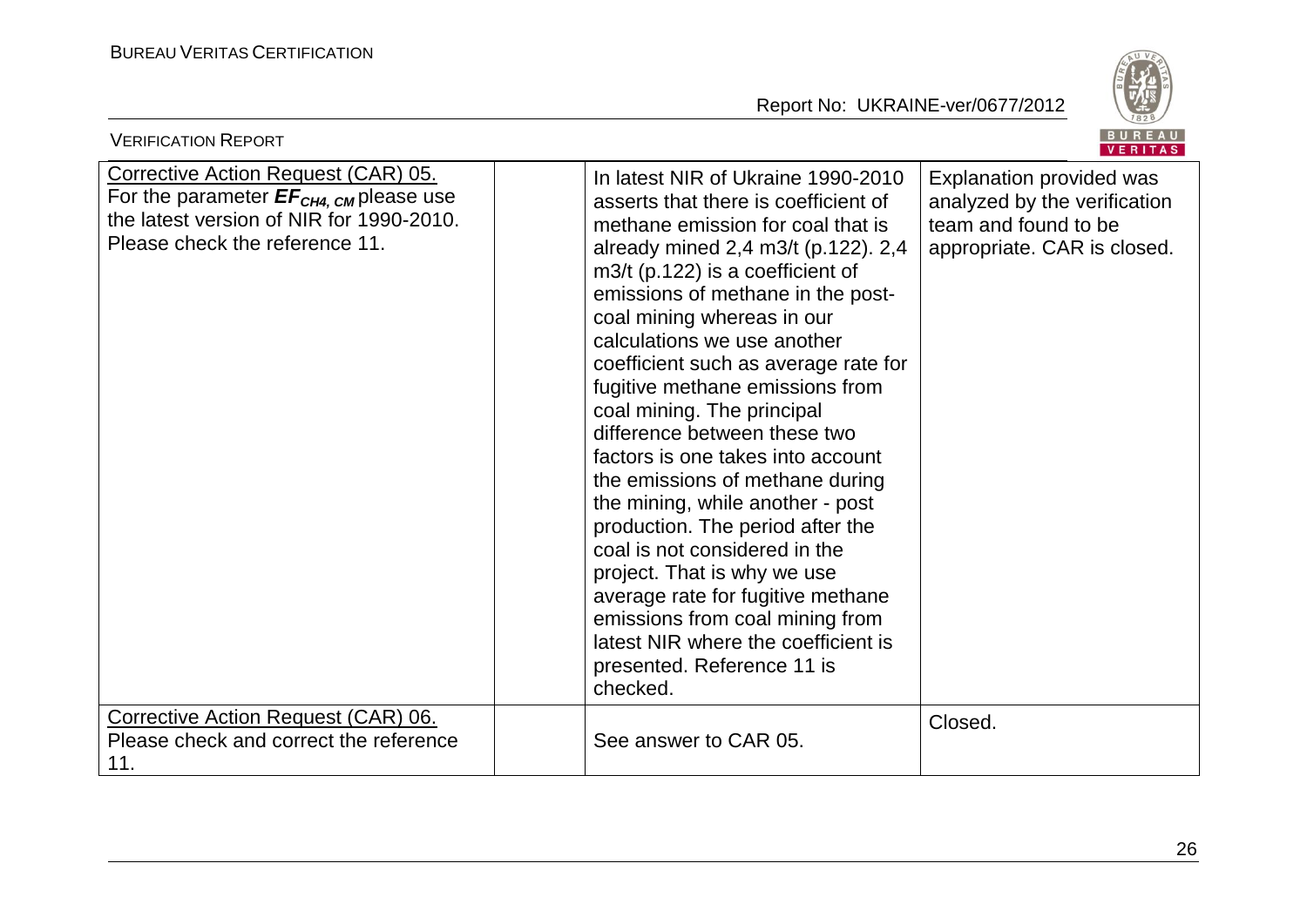

| BUREAU<br><b>VERIFICATION REPORT</b><br>VERITAS                                                                                                                                                     |                                                                                                                                                                                                                               |                                                                        |  |
|-----------------------------------------------------------------------------------------------------------------------------------------------------------------------------------------------------|-------------------------------------------------------------------------------------------------------------------------------------------------------------------------------------------------------------------------------|------------------------------------------------------------------------|--|
| Corrective Action Request (CAR) 07.<br>Please provide passport and calibration<br>certificates that ensure accuracy of<br>measuring in the monitoring period for<br>scales weighing extracted coal. | Passport and calibration<br>certificates that ensure accuracy of<br>measuring in the monitoring period<br>for scales is provided. In MR v1<br>was made a mistake in the dates of<br>calibration. The mistake is<br>corrected. | Issue is closed based on the<br>analysis of documentation<br>provided. |  |
| Corrective Action Request (CAR) 08.<br>Please provide passport and calibration<br>certificate for electric power meters.                                                                            | Passport and calibration certificate<br>for electric power meters are<br>provided.                                                                                                                                            | Issue is closed based on the<br>analysis of documentation<br>provided. |  |
| Corrective Action Request (CAR) 09.<br>Please provide the documental evidences<br>that training of personnel was conducted<br>in each year of the monitoring period.                                | The documental evidences that<br>training of personnel was<br>conducted according to schedule<br>are provided.                                                                                                                | Issue is closed based on the<br>analysis of documentation<br>provided. |  |
| Corrective Action Request (CAR) 10.<br>Please provide the numbers for all the<br>tables in the MR (see table on p.4 of the<br>MR).                                                                  | The numbers for all the tables in<br>the MR is provided.                                                                                                                                                                      | CAR is closed based on the<br>corrections in the MR.                   |  |
| Clarification Request (CL) 01.<br>Please clarify whether dismantling facility<br>was operational for the whole monitoring<br>period or were there any stoppages in its<br>operation?                | Scheduled downtimes for repairs<br>and due to the severe frosts is<br>presented in sheet "data" of excel<br>file and in section B.1 of MR.                                                                                    | CL is closed                                                           |  |